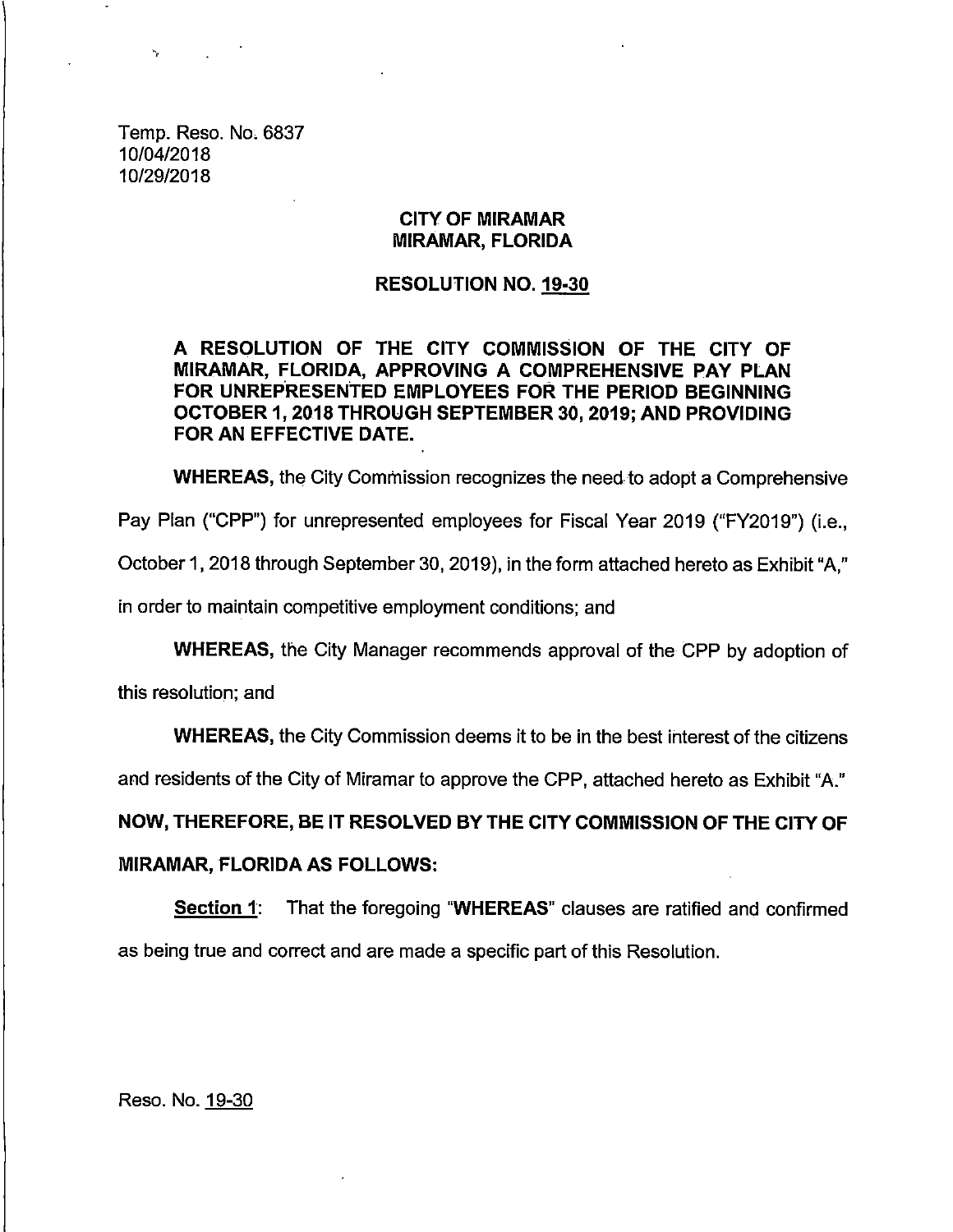**Temp. Reso. No. 6837 10/04/2018 10/29/2018**

**Section 2: That the City Commission approves the Comprehensive Pay Plan for unrepresented employees, attached as Exhibit "A," together with such non-substantial changes as are acceptable to the Interim City Manager and approved as to form and legal . sufficiencyby the City Attorney.**

**Section 3: That the provisions of this Resolution are declared to be severable, and ifany section, sentence, clause or phrase of this Resolution shallfor any reason be held to be invalidor unconstitutionalby a court of competent jurisdiction,such decision shall not affectthe validityof the remaining sections, sentences, clauses and phrases of** this resolution,

**<u>Section 4</u>: That all Resolutions or parts thereof, in conflict with this resolution are repealed to the extent of such conflict.**

**Section 5: That the appropriate City officialsare authorized to do all things necessary** and expedient to carry out the aims of this Resolution.

**Reso. No. 19-30 2**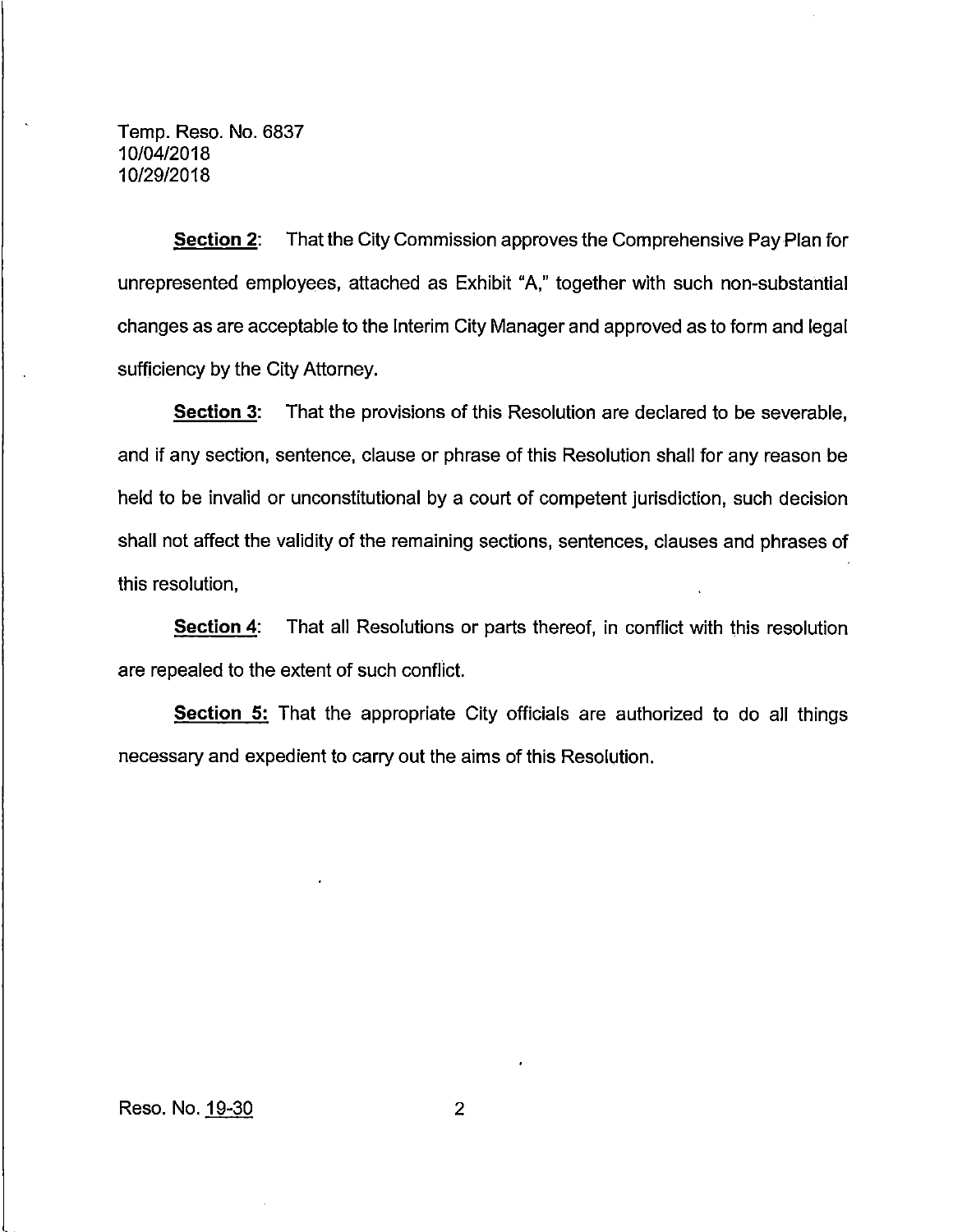**Temp. Reso. No. 6837 10/04/2018 10/29/2018**

**<u>Section 5</u>. That this Resolution shall take effect immediately upon adoption.</u>** 

**PASSED AND ADOPTED** this  $5<sup>th</sup>$  day of November, 2018.

**M ,Way e ll.Messam**

**ayor, Yvdtte Colbourne**

**A .EST: Gtiy Clerk, Deriise A.~Gibbs**

**IHEREBY CERTIFY that Ihave approved thisRESOLUTION as to form:**

 $R_{\rm{D}}$ 

**City Att /ley Weiss erota Helfman Cole, Bierman, P.L.**

| <b>Requested by Administration</b>      | <b>Voted</b> |
|-----------------------------------------|--------------|
| <b>Commissioner Winston F. Barnes</b>   | Yes          |
| <b>Commissioner Maxwell B. Chambers</b> | Yes          |
| Vice Mayor Yvette Colbourne             | Yes          |
| Commissioner Darline B. Riggs           | Yes          |
| Mayor Wayne M. Messam                   | Yes          |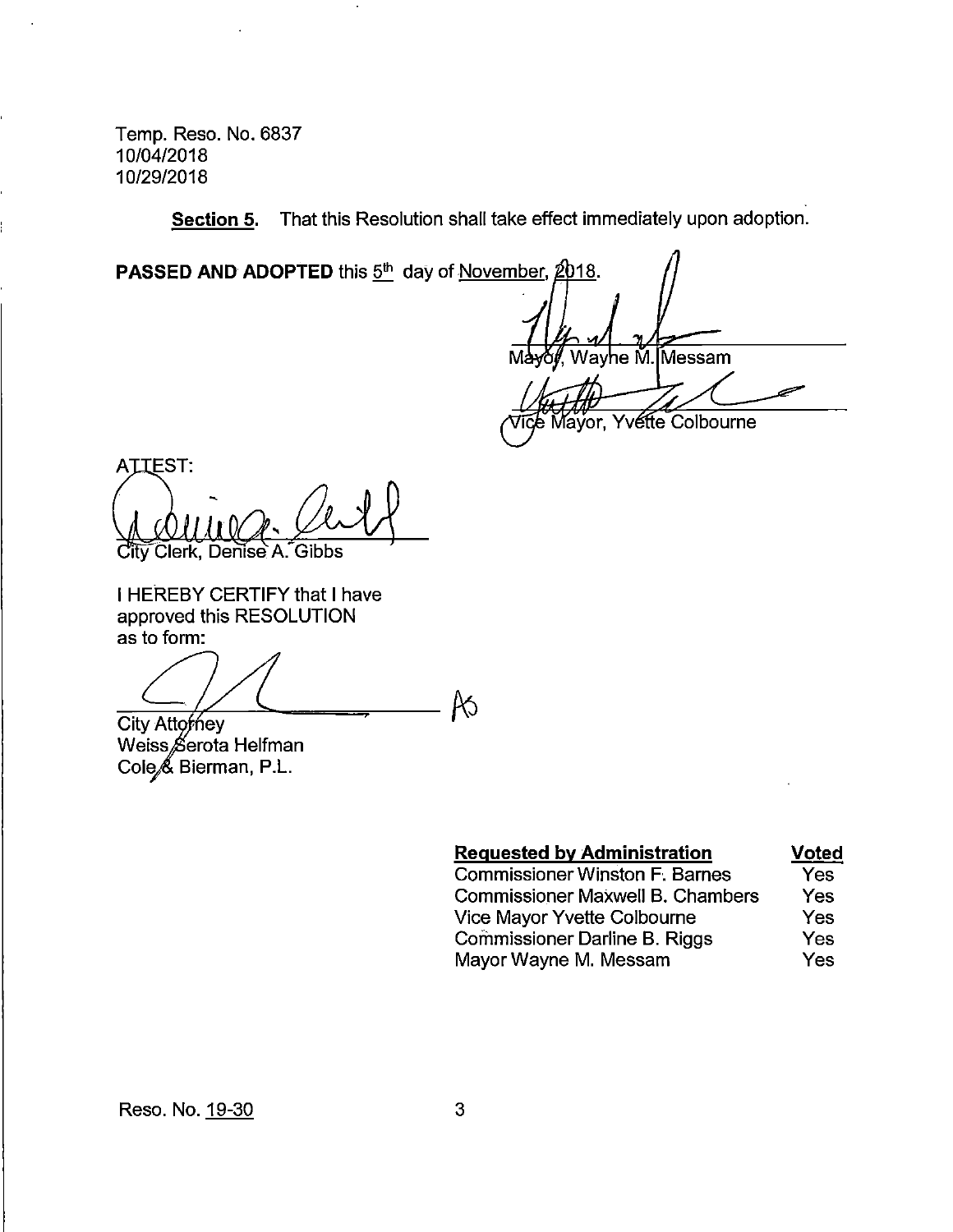## **CITY OF MIRAMAR COMPREHENSIVE PAY PLAN FY 2019**

## **SECTION 1. ESTABLISHMENT**

**There is hereby established a Comprehensive Pay Plan ("Pay Plan") for the City of Miramar** (the "City") for Fiscal Year 2019 (i.e., October 1, 2018 through September 30, **2019) ("FY19") pertaining to all classes of job positions included in the attached Schedules 1 and II,those job positions not specified elsewhere in existing negotiated collectivebargaining agreements. Allreferences to Regular Employees inthisdocument referto unrepresented FullTime employees/positions as outlined herein except for Parttime Employees identifiedinSection 11 and Schedule ll.Allreferences to "AllEmployees" refer to Regular Employees and Part-time Employees.** 

## **SECTION 2. COMPOSITION OF SALARY RANGES GENERALLY**

**The Pay Plan shallestablish a salary range for each position of employment for Regular Employees and hourly rates for allPart-time Employees in the City of Miramar.**

# **SECTION 3. MINIMUM ENTRANCE SALARY**

**Regular and Part-time Employees shall be paid a minimum Living Wage in accordance with Ordinance 16-20 approved by the City of Miramar Commission in FY15. For pay purposes, the Living Wage for FY19 shall be set at \$12.50 per hour. The City Manager may amend the salary schedules withinthe fiscalyear because of changes inany relevant finalorders from the Public Employment Relations Commission regarding bargaining unit clarifications,or for reasons of salary equity, compression and appropriate position classification.**

**The minimum rate of pay for each Regular and Part-time job position shall be paid to an employee upon original appointment to the City unless there are extraordinary circumstances warranting employment at a higher rate of pay such as extensive relevant experience, difficult to hire skill sets, advanced credentials or certifications, or demonstrated difficultyhiringand/or retainingemployees in a particularfieldor discipline. In such cases, the City Manager may authorize the Director of Human Resources to approve a higher salary rate so long as sufficientfunds are available in the budget.**

## **SECTION 4. ALL EMPLOYEES COMPENSATION PHILOSOPHY**

**Salaries** and benefits for All Employees in the City will be maintained in a reasonable, **innovative** and competitive manner in relation to the City's recruitment and retention **needs. Notwithstanding the above, salary and benefit increases or reductions for All Employees willbe in accordance with the expenditure assumptions included inthe City's overallfinancialbusiness plan.**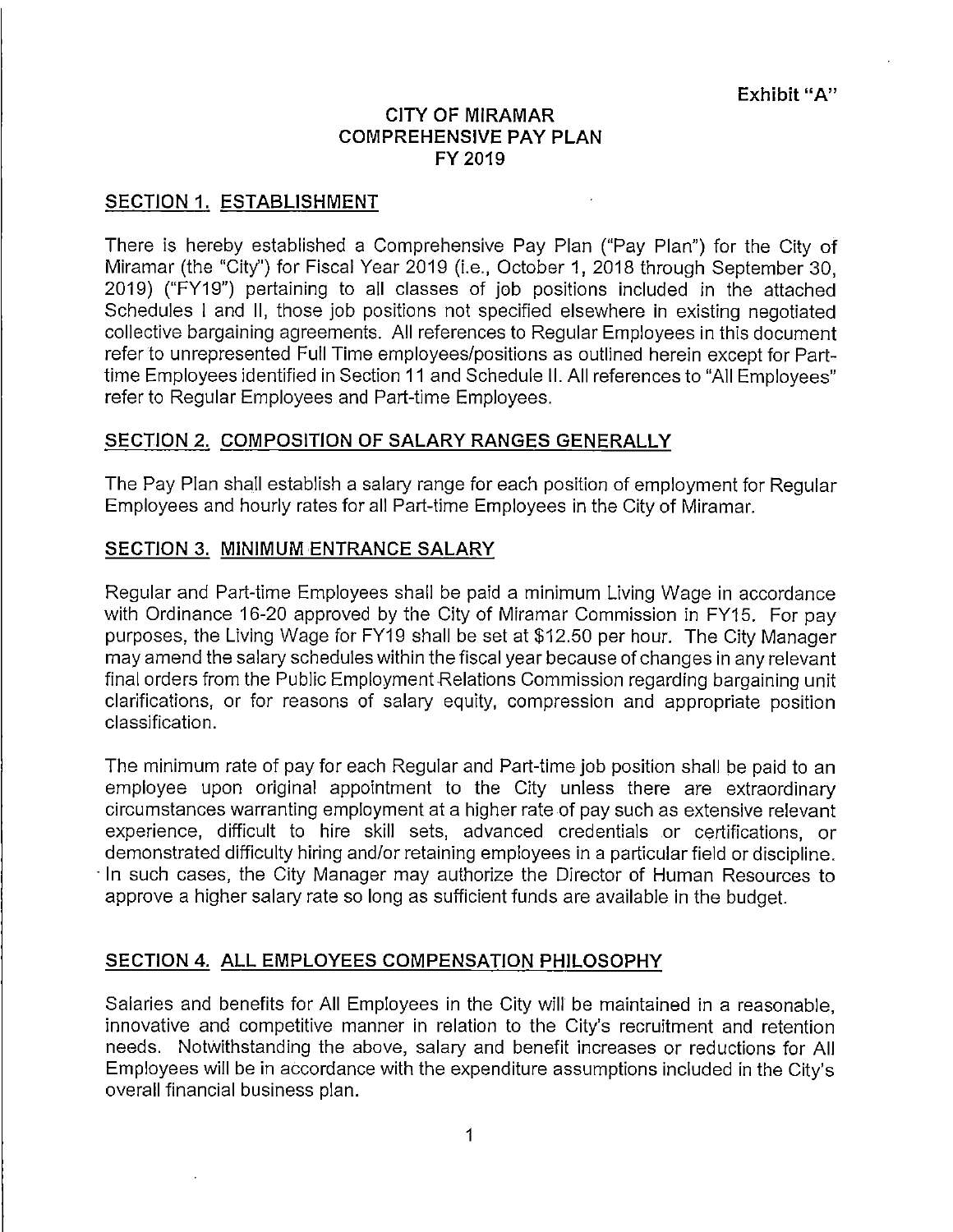## **SECTION 5. ANNUAL SALARY AND SALARY RANGE ADJUSTMENT**

**For FY19, all Unrepresented Employees, excluding Commission Staff (i.e.,Regular Employees and Part-time Employees), who are employed by the City as of the effective date of this Pay Plan willnot receive any Cost of Living Adjustment ("COLA") or merit increases impacting base pay.**

**All Employees at the levelof Deputy/ Assistant Director and below shallreceive a onetime, lump sum payment of 2% of his/her base annual pay, effectiveon his/her current anniversary date, provided that the employee's performance was satisfactory, as indicated on a fullyexecuted annual performance evaluation. Ifthe employee did not demonstrate** satisfactory performance, no lump sum payment will be issued.

## **SECTION 6. PAY PLAN AND SALARY RANGES**

**Salary ranges have been consolidated and broad-banded, as represented in Salary Schedule "A". For employees whose current salary level is below the minimum level in the** assigned range, the salary level will be increased to the minimum of the range. **Employees between the range minimum and maximum may be moved through the range based on established criteriadetermined to be of value to the City.**

**For employees with current salary levels exceeding the maximum levelin the assigned range, the salary will be frozen (red-lined) at that level, and the employee will be ineligible for any merit or cost of livingincreases to base salary untilthe maximum of the range is adjusted to allow movement. At the City Manager's discretion,red-lined employees may receive a lump sum payment instead of a COLA.**

**Salary range maximum for Department Directors shall be at least 10% higher than the salary range maximum of theirnext lower ranked subordinates.**

## **SECTION 7. PROVISIONS FOR SENIOR MANAGERS**

**EffectiveJuly 1, 2010 and for All Employees, the City may, in the sole discretionof the City Manager, cease its contribution of any percentage of the annual salary of its employees to an authorized Deferred Compensation Plan (i.e.,457 or 401a Plans) and/or other approved tax deferred program into which contributions are made on a pre-tax basis, and earnings accrue on a tax deferred basis. Ifthe City Manager exercises such discretion,these Deferred Compensation Plans and/or other approved tax deferred programs only shallbe funded by employee contributions.Notwithstanding the preceding, employees who are inthe following classifications:City Manager's Senior Executive Staff (including all Assistant City Managers, Chief of Staff, Chief Financial Officer, Chief Operations Officer, the City Strategic Development Officer, Business Inclusion Diversity Officer), Department Directors, Deputy and Assistant Directors, who contribute at least 3% of theirannual salary to a 457 or 401a Plan, willhave theircontributionsmatched by the City with a 6% contribution. Employees in other classificationsnot listedabove who contribute at least 3% of their annual salary to a 457 or 401a Plan, willhave their contributionsmatched by the City willmatch with a 3% contribution.**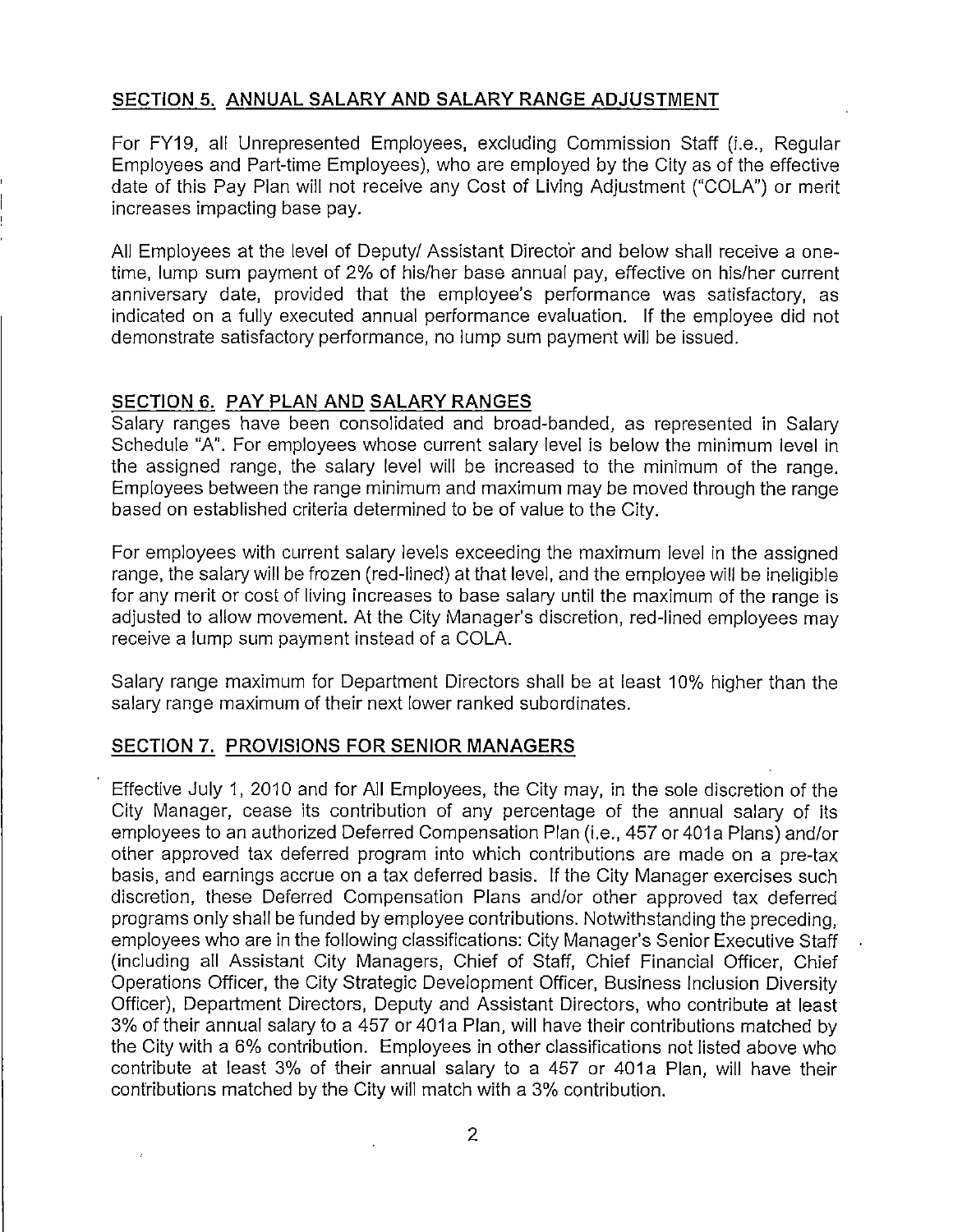# **SECTION 8. PERFORMANCE MANAGEMENT**

- **A. Regular Employees who are not members of any collectivebargaining unitwillbe evaluated at least annually. This process willnot affect the employment and/or promotion anniversary dates of such employees. Failure by the City to conduct an annual job evaluation willnot alterthe terms or conditions of this Pay Plan.**
- **B. Regular Employees covered by the CivilService system who have not completed their initialprobationary period will receive their evaluation on their one-year anniversary date.**
- **C. AllEmployees whose performance isconsidered by the City Manager to be "Below Satisfactory"or "Unsatisfactory",may be required to enter into an Action Plan or Performance Improvement Plan developed by the senior management of their department** to improve their performance. At the end of not more than six months **(180 days), they may receive a Special Evaluation. This in no way, however, changes the "atwill"employment status of non-civilservice employees.**

## **SECTION 9. PROMOTIONS & ADJUSTMENTS**

- **A. A promoted employee shall receive a 7.5% increase over theirpresent salary,or the minimum pay rateforthe new classification,whichever ishigher. This increase shall establishthe employee's new annual salary. Salary compression issues will be assessed on a case-by-case basis. Promotional increases greater than 7.5% and above the minimum of the new salary range, can be granted when the promoted employee demonstrates a high competency forthe new positionor other f performance, education/certifications,etc.Any increase above the 7.5%, requires the approval of the City Manager or his/her designee.**
- **B.** A promoted employee covered by the City's Civil Service system shall serve a six**month probationary period in the new job classification. At the end of the probationary period, the employee shall receive a performance evaluation. Ifthe probationary** period has been completed successfully, a new anniversary date will **be established based on the date of promotion. If the employee does not successfully complete the probationary period, as determined by the City,he/she may, upon the City Manager or his/her Designee's approval, be granted a probationary extension, not to exceed 60 days. Ifthe City Manager or his/her Designee denies an extension, the employee shallbe demoted to his/her previous classificationand theirsalary shall be reduced by 10% or to the top of the new salary grade. The probationary evaluation willnot contain a salary increase. Ifan employee is promoted within their firstyear of service with the City, their probationary period isextended to the end of the six-month promotional probation, or to the end of the employee's one year anniversary, whichever is longer.**
- **C. An employee who is temporarily promoted to a higher classificationdue to resignation, termination or promotion of the employee occupying that higher classification,shall receive a retroactive(to the effectivedate of the promotion)**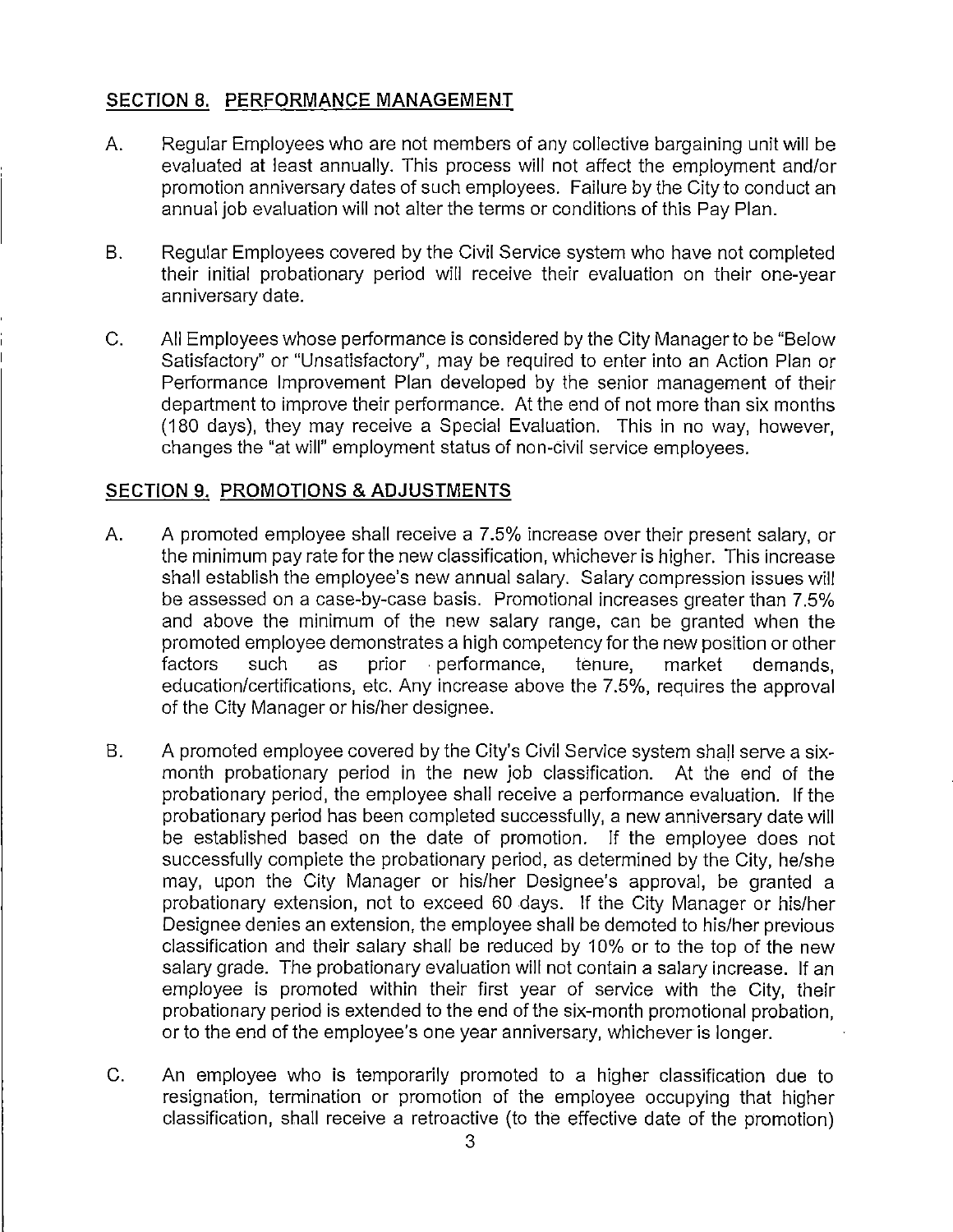**7.5% salary increase, or the minimum pay rate for the new classification, whichever is higher, for the entire period of time that the employee works in that higher classification,provided that the promoted individualisinthe positionfor 30 days or more. This type of promotion willordinarilyoccur during the process for fillingthe vacated position.**

- **D. Notwithstanding the above, the City Manager or his/her Designee shall have the sole discretion to authorize a salary adjustment to address issues of retention, recruitment, salary compression, reorganization or for other job-related reasons as prescribed by City policy,which is based on industry bench market standards.**
- **E. The City Manager is authorized to make and approve changes in salary grades and/or benefits for All Employees throughout the City to prevent salary grade compaction or to insure that relative salary range equity and benefits are maintained.**

## **SECTION 10. BLOCK BUDGETING**

**Notwithstanding other rules and regulations,and infurtherance of employee development and positive recruitment and retention of employees with outstanding performance and behavior records, the City Manager may authorize the implementation of the concept of "block budgeting", as defined by Departmental administrative policiesand the City Code, Section 16-44. Block Budgeting may be authorized for the advancement of trainee level professionals to entry level, entry level to journey level, and journey level to lead classificationlevels as established by market industry standards.**

## **SECTION 11. PART-TIME EMPLOYMENT**

- **A. Part-time Employees shall be paid hourly wages in bi-weekly increments. Parttime Employees are not eligiblefor cash payments, but may receive an annual salary adjustment, ifspecified inthe Pay Plan.**
- **B. Performance appraisals shall be conducted on an annual basis for all nonseasonal part time employees on theiranniversary date. Failure by the City to conduct an annual job evaluation willnot alterthe terms or conditions of this Pay Plan.**
- **C. Non-seasonal Part-time Employees, who average 30 hours or more of work per pay period for a period of one year, shall accrue the following City paid leave benefit afterone year of employment: 1 hour of sick leave per pay period and 1.5 hours of vacation leave per pay period. Sick leave for those job classifications covered by the GAME CollectiveBargaining Agreement willaccrue as specified in the contract. The City shall also provide a \$5,000 lifeinsurance and accidental death and dismemberment benefit. Non-seasonal Part-time Employees will be limitedon the amount of vacation leave remaining at the end of the calendar year, which can be carried over to the.following year. At the end of the calendar leave year (December 31), vacation leave in excess of 80 hours, shallbe credited to the**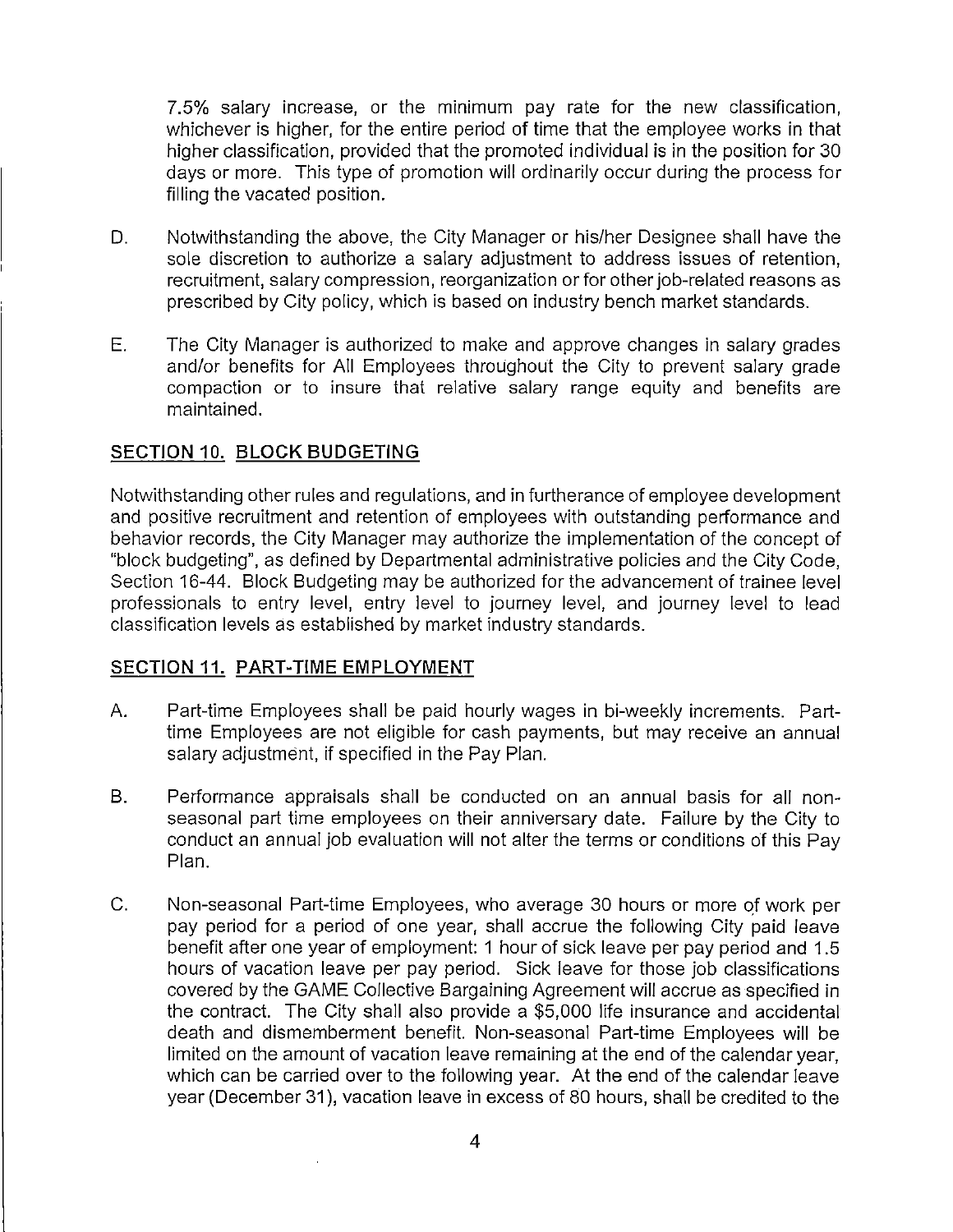**employee's sick leave account. Credits willbe accumulated from January 1 to December 31.**

- **D. For Part-time Employees who work an average of 30 hours or more per week for a period of one year, the Cityshallprovide single coverage HMO health and DHMO dental insurance. The employee will pay \$15 per pay period for the single coverage under the health insurance plan.**
- **E. The following paid holidays willalso be provided at a rate of six hours for nonseasonal Part-time Employees:**

**Labor Day New Year's Day Thanksgiving Day President's Day Friday following Thanksgiving Memorial Day**

**Veteran's Day Martin Luther King Day Christmas Day Independence Day**

**F. Allovertime hours willbe paid according to the Fair Labor Standards Act ("FLSA"), that is,overtime hours are hours worked in excess of 40 hours for the workweek.**

# **SECTION 12. EMPLOYMENT BY DIFFERENT DEPARTMENTS**

**The prescribed rates of pay include payment for allwork performed in the work category, even though the work may be performed inmore than one department. The City Manager may assign personnel to work inone or more Departments to meet the needs of the City. For extended periods of such assignment, each department may be charged the appropriate share of such services; however, the totalcompensation received by such employees shall not exceed the prescribed rate of pay for the position. No employee shall be allowed to work intwo positions concurrently with the City.**

# **SECTION 13. TEMPORARY APPOINTMENT**

- **A. The City Manager may appoint personnel temporarily, or in an acting capacity, for an appointed period not to exceed 180 days per appointment, or as specified in the City Code, provided thatbackground checks have been conducted and excess budgeted funds exist because of past vacancies in authorized employment positions,or within the departmental activitybudget that contains the designated position.**
- **B. Said appointment shallbe renewable for one additional appointment period only, provided, however, that all budgeted employment position funds, minus any monies required to be expended for the support of temporary appointments authorized above, shall be adequate to meet allemployment and payroll related expenses forthe balance of the renewed contract or funds are available withinthe departmental activitybudget that contains the designated position.**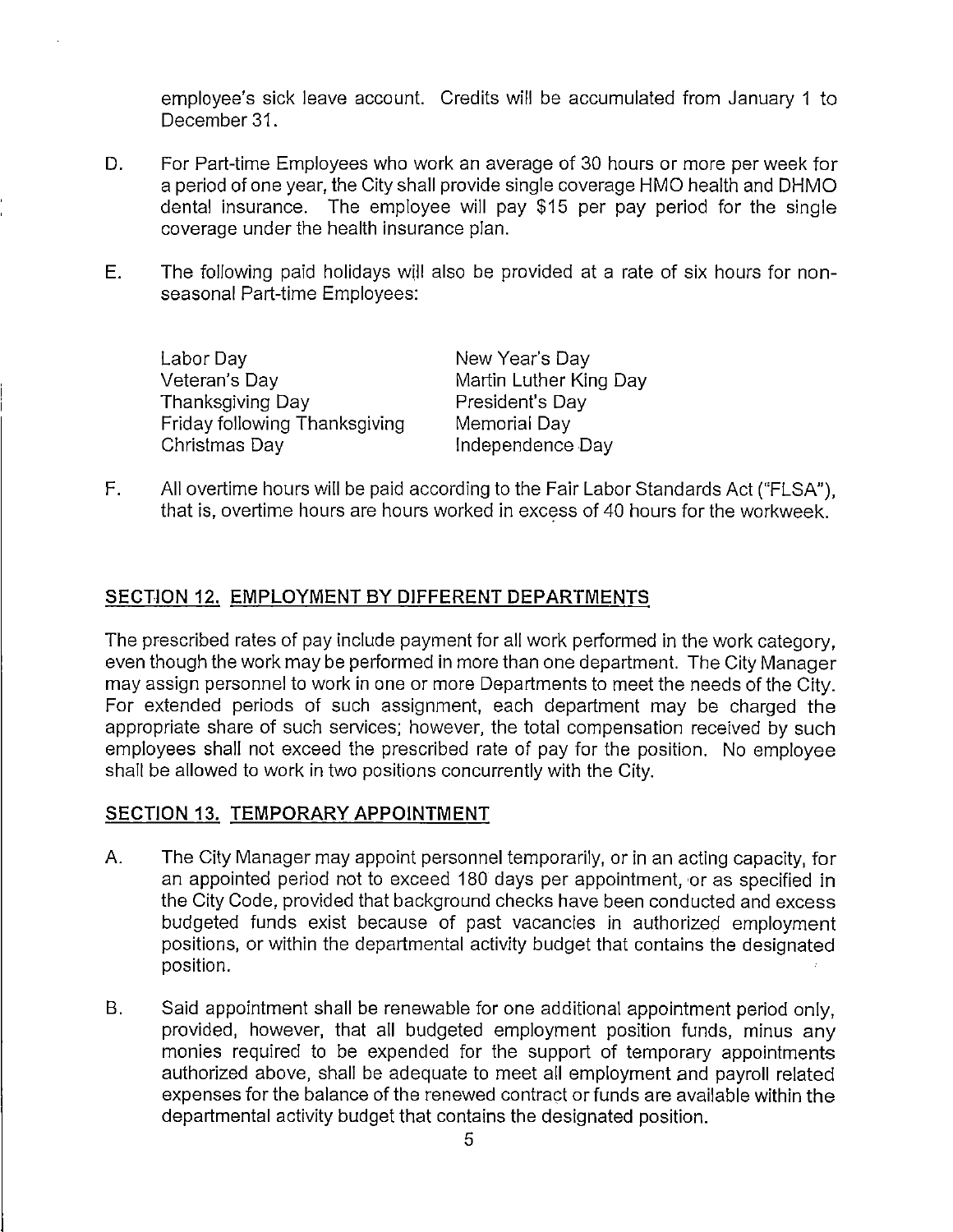# **SECTION 14. POST-EMPLOYMENT HEALTH INSURANCE BENEFITS**

- **A. The City willcontinue to permit post-employment access to health and dental <sup>I</sup> insurance benefits,including the dependent coverage choices, ifany, made during the open enrollment immediately priorto separation from the CityforAllEmployees who honorably separate from City service, as long as the fullcosts for such insurance premiums, as they may change from time to time, are paid at the former employee's expense, subject to reasonable administrative rules.**
- **B. The City willcontinue to provide a retiree health insurance stipend for Regular Employees retiredafterOctober 1, 2006 under the following conditions:**
	- **1. The amount of the stipend willbe a monthly payment equal to \$10 per year of service to a maximum of \$250 per month.**
	- **2. The health insurance stipend willcease upon the 65th birthday of the retiree.**
- **C. The benefits provided under this Section shall be considered as vested benefit entitlements for persons employed as of the effective date of the Ordinance adopting the FY11 Comprehensive Pay Plan.**

## **SECTION 15. CITY PAID LIFE INSURANCE**

**Term lifeinsurance benefitwillbe provided to Regular Employees in the amount of one and one halftimes the employee's base salary, at the City'sexpense.**

## **SECTION 16. LONGEVITY INCENTIVE**

**All Regular Employees shall continue to be eligiblefor the following longevity incentive pay, applicable** to their base salary, with the understanding that the amounts are non**cumulative. For example, an employee who has been with the City for 24 years will receive theirannual salary of \$50,000 and 3%, for a totalannual salary of \$51,500:**

**Length of Service Lonqevity Incentive**

**<sup>15</sup> to <sup>19</sup> years (completed <sup>15</sup> years) 1% during these years <sup>20</sup> to <sup>23</sup> years (completed <sup>20</sup> years) 2% during these years <sup>23</sup> years or more (completed <sup>23</sup> years) 3% during these years**

**The City Manager at his/her discretionmay suspend longevity incentive pay.**

## **SECTION 17. EDUCATIONAL ASSISTANCE PROGRAM**

**1. The City supports employees who wish to continue theireducation to secure increased responsibilityand growth within their professional careers while with the City. In**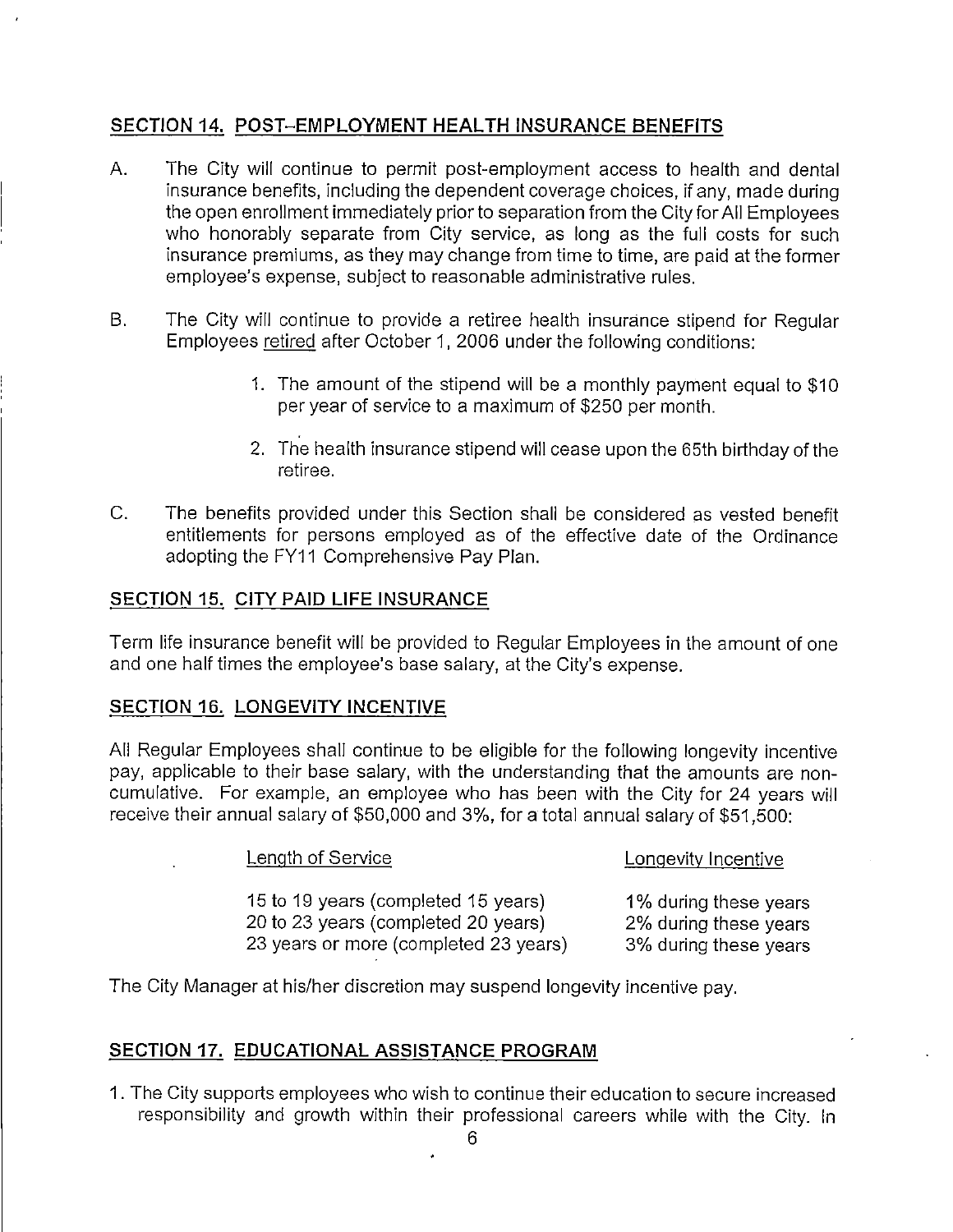**keeping with this philosophy, the City has established an educational assistance program for expenses incurred through accredited institutionsof higher learning.An accredited institutionof higher learning is one whose programs have been reviewed and approved by one or more of the commonly recognized educational commissions for organizations legallyauthorized to review and accredit higher learning programs. The major institutionsutilizedby the large majority of City employees for tuition reimbursement already meet the standard. These include universitiesand colleges such as BC, FlU and FAU, as well as the larger and well established private organizations such as NSU, Florida Memorial University,Barry University,University of Phoenix, and Universityof Miami.**

**2. Allregular employees who have completed theirinitialprobationary period are eligible for participation in this program as long as the courses will prepare City employees for job growth while they are employed with the City. The City shall reimburse each eligible employee who participates in the Educational Reimbursement Program as set forthherein, up to \$5,000 per calendar year for undergraduate courses, not more than \$7,000 per calendar year for graduate courses, and not more than \$7,000 for any combination of undergraduate and graduate courses. The reimbursement isprovided based on the class dates as defined in the course catalog and not on the submission date of the receipt. Participationin degreed programs and/or non-credit coursework must be approved by the Department Director and Human Resources Director or designee priorto taking the actual coursework. Failureto do so willresultin denial of reimbursement requests. Allreimbursement requests must include proper supporting documentation, and be submitted to the Human Resources Department within 30 days of the completion of coursework each period. Details and forms are available in the Human Resource Department.**

**Within the context of the Education Assistance Program, the City shall reimburse eligible employees, up to the maximum amount set forthabove, as follows:**

- **A. One hundred percent (100%) of the State University System of Florida (www.flbog.edu) resident tuition rates or community college rate for courses at educational institutionsthat are directlyrelated to the employee's positionor career growth with the City.**
- **B. Reimbursement shallbe made.provided the employee receives a grade of "C" or better,pass in pass/failor 75 or betterwhere such grades are given.**
- **C. Books and lab fees willbe reimbursed on a tieredscale aftersuccessful completion of the class as follows: 50% - for <sup>a</sup> grade of 2.0-2.9 (C), 75% for <sup>a</sup> grade of 3.0- 3.9 (B),and 100% for a grade of 4.0 (A).**
- **D. Employees shall request preapproval under this Program by submitting the appropriate form to the Department Director. Once the Department Director approves, the form issent to the Directorof Human Resources for review, approval and processing. Employees must pay for theirown tuitionfor which the City will reimburse afterapproval as outlined above upon the successful completion of each**

**%**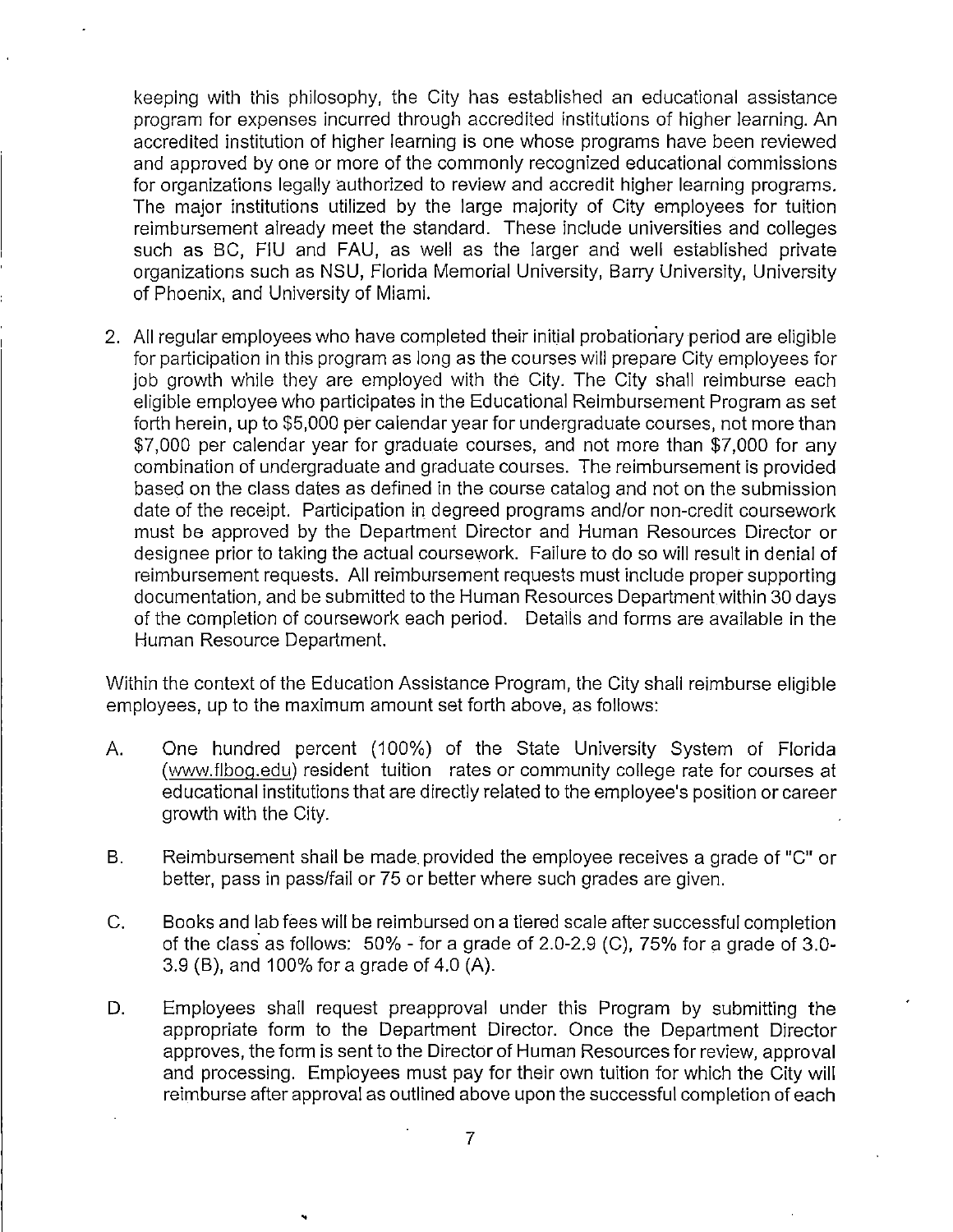**course and supply such proof of attending the course. Papers required for verificationshall be a payment receipt and a report of grades received. Reimbursement requests must be timely and submitted to the Human Resources Department within 30 days of the completion of coursework each period.**

**E. Ifan employee voluntarilyterminates his/her employment with the City within one year following the completion of any eligibleeducational program under Section 1 or license fees or tuitioncosts for training under Section 3, for which such employee has received a refund, then the amount refunded inthe prior12 months shall** be repaid by the employee immediately. **reimbursement shall be deducted from the employee's finalpaycheck, inthe event that the employee failsto reimburse the City as provided above, and requires the services of any attorney to collectany of saiciamounts, such attorney'sfees and court fees willbe added to the amounts owed by the employee to the City.**

### **SECTION 18. INCENTIVES FOR EMPLOYEES EXEMPT FROM FLSA OVERTIME**

- **A. Regular Employees exempt from the overtime provisions of the FLSA shallreceive 80 hours of Position Basis Leave ("PBL") at the beginning of each fiscalyear (October 1). Regular Employees hired intoPBL eligiblepositionsor promoted from a non-PBL eligibleposition into a PBL eligibleposition between October 1st and March 31st willhave 80 hours credited to theirleave balance. Regular Employees hired intoPBL eligiblepositions or promoted from a non-PBL eligibleposition into a PBL eligibleposition between April1st and June 30th, willhave 40 hours credited to theirleave balance. New employees are not eligibleto use vacation time or PBL for theirfirst90 days of employment. PBL cannot be carried over to a new fiscal year and may be converted to cash as set forthin Section 24(C).**
- **B. Regular Employees holding the rank of Deputy/ Assistant Director,or higher, will receive a totalof 120 hours of Position Basis Leave or 60 hours, as specified above based upon hire date.**
- **C. For FLSA exempt Regular Employees, the City Manager isauthorized to approve additionalPBL for those who work extraordinary amounts of additionaltime or who have completed a significantproject which may include work during the period of a declared emergency such as a Hurricane event. Additional PBL granted inthese circumstances willbe governed by the same rules outlined in paragraph 'A'above. Any additional PBL time must be authorized in writing and signed by the City Manager. At the City Manager's discretion,PBL leave may be restored to prior levels of 160 and 120 hours for Senior Management employees and Regular employees, respectively.**

#### **SECTION 19. VEHICLE AUTHORITY**

**A. Consistent with the City's vehicle assignment policy, the City Manager may authorize the assignment of a vehicle or the payment of a vehicle allowance to an employee covered by this plan. Except for Police and Fire personnel, all**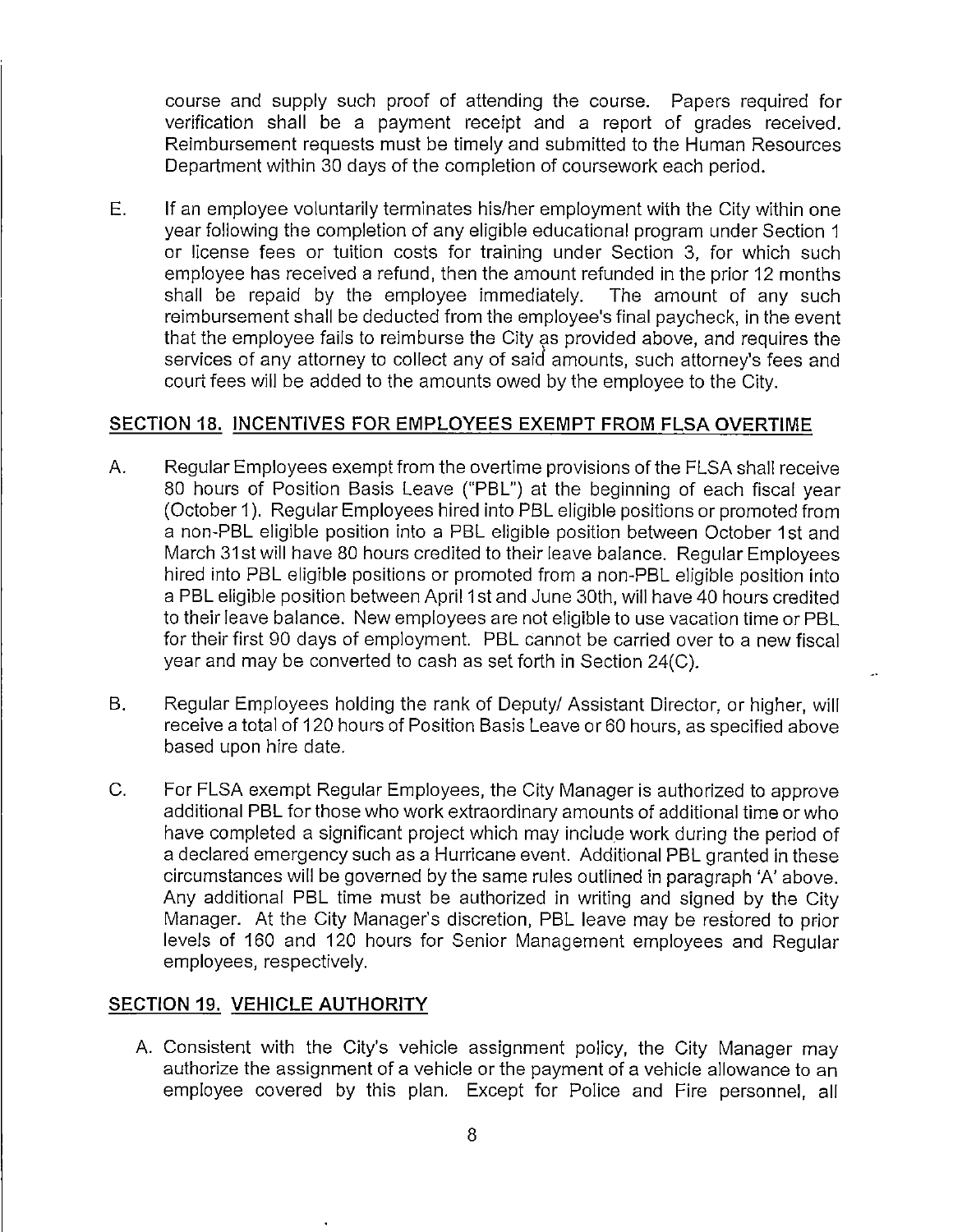**employees utilizingvehicles pursuant to this section shall be responsible for the payment of allfuel that isfor personal, non-job related use.**

**B. The City Manager may revise or amend the vehicle use policy in his or her discretionwithout furtherapproval of the City Commission.**

# **SECTION 20. PROVISIONS FOR MANAGEMENT PENSION PLAN MEMBERS**

**Effective July 1, 2010, the employee's contribution rate into the City of Miramar Management Retirement Plan (the "Plan") shall be fixed at 13.515% of the employee's compensation.** Also, effective July 1, 2010, the City shall make an annual contribution to **the Plan in an amount equal to the difference in each year between the totalof member contributions for the year and the totalcost for the year as shown by the most recent actuarialvaluation forthe plan. The totalcost for any year shall be defined as the totalof normal cost plus the additionalamount sufficientto amortize the unfunded accrued past service liabilityover a thirty-yearperiod commencing with the effectivedate of the Plan.**

**The** following proposed changes to the Management Pension Plan will be effective upon **approval by the Management Pension Board and an ordinance approved by the City Commission :**

- **1. Employees who are hired or promoted to classificationseligiblefor the Plan will have the vesting requirements for the plan change from five (5) years of credited service to seven (7) years of credited service.**
- **2. Employees who are hired or promoted to classificationseligibleforthe Plan willbe placed in a second tierwith a vesting period of seven years and the calculation of benefits defined as follows in the schedule below:**

| Years of                                 | Calculation of Normal Retirement Benefit                                                                                            |                                                                                                                                     |
|------------------------------------------|-------------------------------------------------------------------------------------------------------------------------------------|-------------------------------------------------------------------------------------------------------------------------------------|
| <b>Credited Service</b><br>at Retirement | Current                                                                                                                             | Proposed                                                                                                                            |
| $5.00 - 5.99$                            | 3.0% of AMS <sup>(1)</sup> times credited service                                                                                   | 2.0% of AMS times credited service                                                                                                  |
| 6.00-6.99                                | 3.2% of AMS times credited service                                                                                                  | 2.2% of AMS times credited service                                                                                                  |
| 7.00-7.99                                | 3.4% of AMS times credited service                                                                                                  | 2.4% of AMS times credited service                                                                                                  |
| $8.00 - 8.99$                            | 3.6% of AMS times credited service                                                                                                  | 2.6% of AMS times credited service                                                                                                  |
| 9.00-9.99                                | 3.8% of AMS times credited service                                                                                                  | 2.8% of AMS times credited service                                                                                                  |
| 10 or more                               | 4.0% of AMS times the first 10 years<br>of credited service plus 2.75% of<br>AMS times years of credited service<br>in excess of 10 | 3.0% of AMS times the first 10 years<br>of credited service plus 2.75% of<br>AMS times years of credited service<br>in excess of 10 |

**(1)AMS: Average Monthly Salary**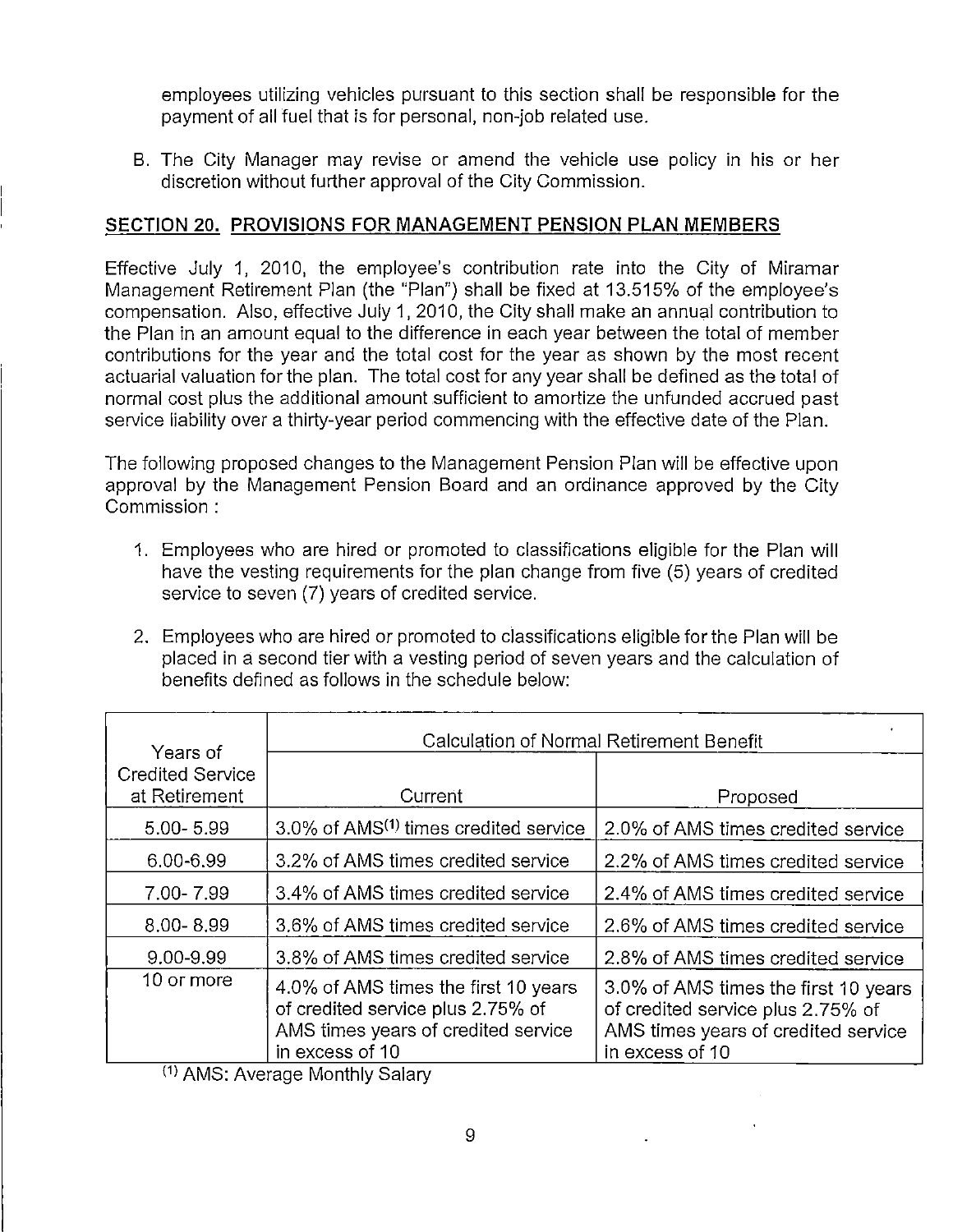# **SECTION 21. HEALTH INSURANCE BENEFITS**

**The City shall pay the cost of the employee-only premium for health insurance for its Regular Employees and Part Time Employees who work an average of 30 hours or more per week as explained in Section 11, Paragraph 'D',except for an employee share of premium equal to \$15 per bi-weekly pay period. However, the City Manager in his/her sole discretion may change the Regular Employee's share of the premium, the health insurance benefitlevels,the types of health insurance plans offered,and/or the insurance carriers.**

# **SECTION 22. CONTRACT EMPLOYEES**

**The City Manager may outsource current job positionsifhe/she determines inhis/hersole discretion that outsourcing saves the City money, improves service quality and/or increases** efficiency, subject to the City's Code.

### **SECTION 23. MISCELLANEOUS PROVISIONS**

- **A. Upon the sole discretion of the City Manager, Unrepresented sworn Regular Employees of the Fire Rescue and Police Departments may be eligibleto receive benefits at least equal in the City Manager's judgment to the generally prevailing salary incentivesforrespective Fire and Police Collective Bargaining Units,subject to availabilityof funds. In the sole discretionof the City Manager, other Regular Employees** may be eligible to receive GAME contract benefits, if any, which the **City Manager may conclude exceeds the levelof unrepresented benefits.**
- **B. All Employees willbe permitted, at theirown expense, to contribute to Roth 1RAs and/or section 529 College Savings Plans through payrolldeduction for any such program approved by the City Manager.**
- **C. Regular Employees may continue the option to convert to cash accrued paid leave up to 120 hours annually when a balance of no less than 80 hours per accrual bank remains and is subject to Department Director approval unless such employee isa participantinthe City's Police or Fire Pension Plans, or a member of a Defined Benefit Plan that allows the deposit of accrued time by members, in which case, such employee is excluded from the option to cash-out such accrued sick,vacation and compensatory leave. Regular Employees may likewise convert accrued vacation time to sick leave or vice versa, but converted hours are not subject to cash out and may be subject to accrual caps as outlined by City policy.**
- **D. Regular Employees shall have the option to convert to cash up to 60 hours of Position Basis Leave.**
- **E. The City Manager shall have the option to implement furlough days for Regular Employees in lieuof salary reductions.**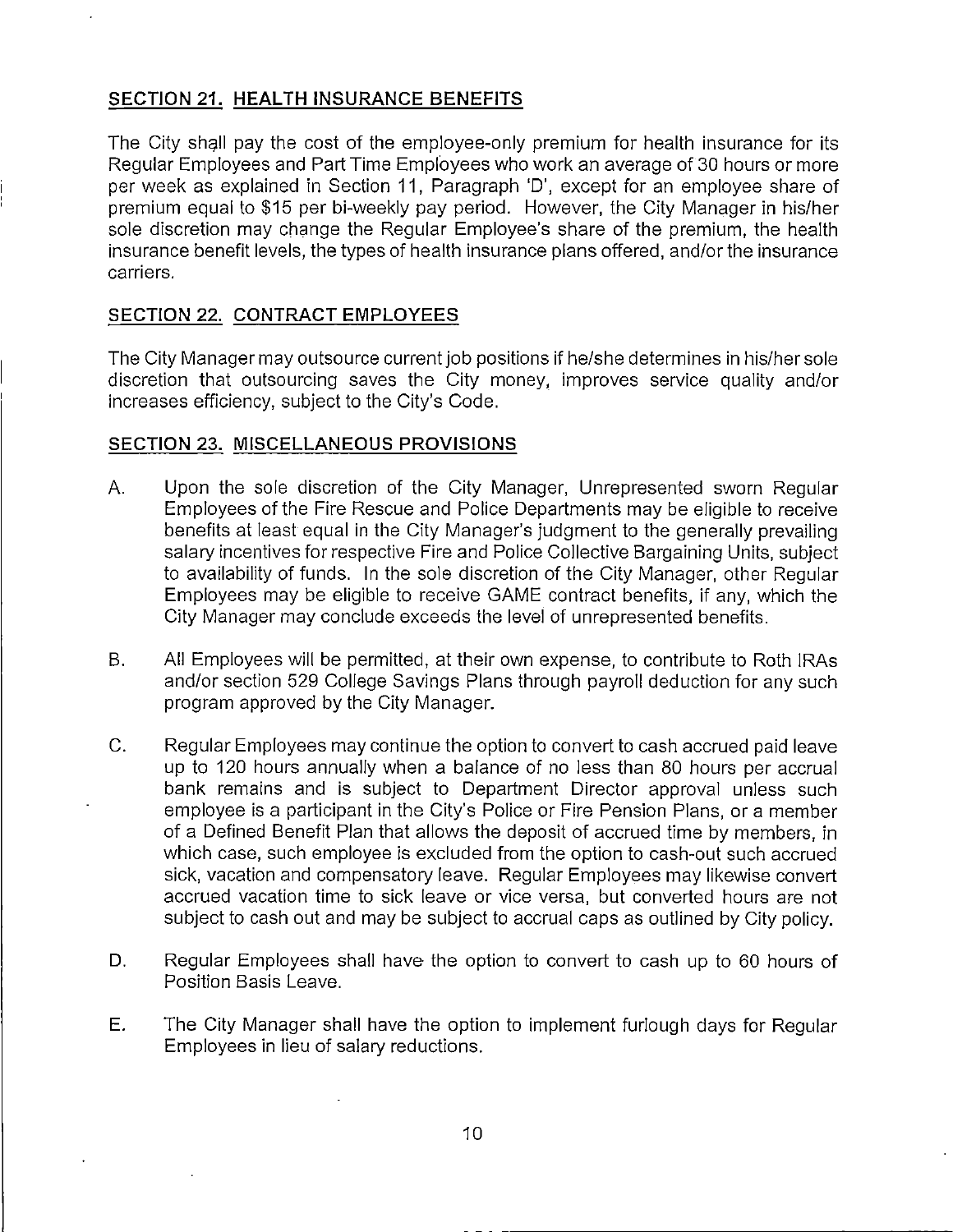**F. Other benefits currentlyin place for All Employees that are not addressed within this Pay Plan willremain unchanged, except by action of the City Commission arnending the Pay Plan.**

# **SECTION 24 - DISCIPLINARY ACTION**

**Itisinherent inthe authorityof the City Manager and designees to take disciplinaryaction when warranted, when employees fail to perform or behave in relation to their employment in an effective,ethicaland positive manner consistent with theirobligations and responsibilities.Any disciplinaryaction affectingnon-probationary employees in the** which results in the loss of employment property for that employee including, dismissal **from employment, reduction in pay or rank, or suspension without pay, shall be based upon good cause and completed ina manner which provides appropriate due process for the affected employee. Disciplinary action shall not be based upon uniawful discrimination.**

**The following non-exclusive listof activitiesor actions may resultin disciplinaryaction:**

- **(1) Conviction, plea of guilty,or plea of nolo contendere, whether or not adjudication was withheld, of a felony,misdemeanor, or criminalinfractionwhich isjob related, a crime involvingmoral turpitude or failureto disclose a conviction,plea of guilty or plea of nolo contendere whether or not adjudication was withheld, for a feiony, misdemeanor, or criminal infractionwithin five (5) regularly scheduled working days following such conviction or plea.**
- **(2) Absenteeism.**
- **(3) Absence without leave for three (3) or more consecutive working days or failing to report to work aftera leave of absence has expired.**
- **(4) Excessive tardiness.**
- **(5) Abuse of sick leave.**
- **(6) Insubordination or breach of disciplineincluding failureor refusalto comply with a job-related verbal or writtendirectiveof a supervisor or manager.**
- **(7) Incompetence or inabilityto perform work required forthe position.**
- **(8) Misuse or theft of cityproperty or failureto permit inspection of or turn in city property under the controlof the employee upon request.**
- **(9) Loss of job requirement, such as loss of necessary licenses or certificationwhich prevents adequate or legal performance of assigned duties.**
- **(10)Willfullyproviding false information,making false statements or failingto disclose material facts to supervisors, officials,the public, or an agency of the city government.**
- **(11)Violationof cityrules and regulations,including departmental or divisionrules,or these rules and regulations.**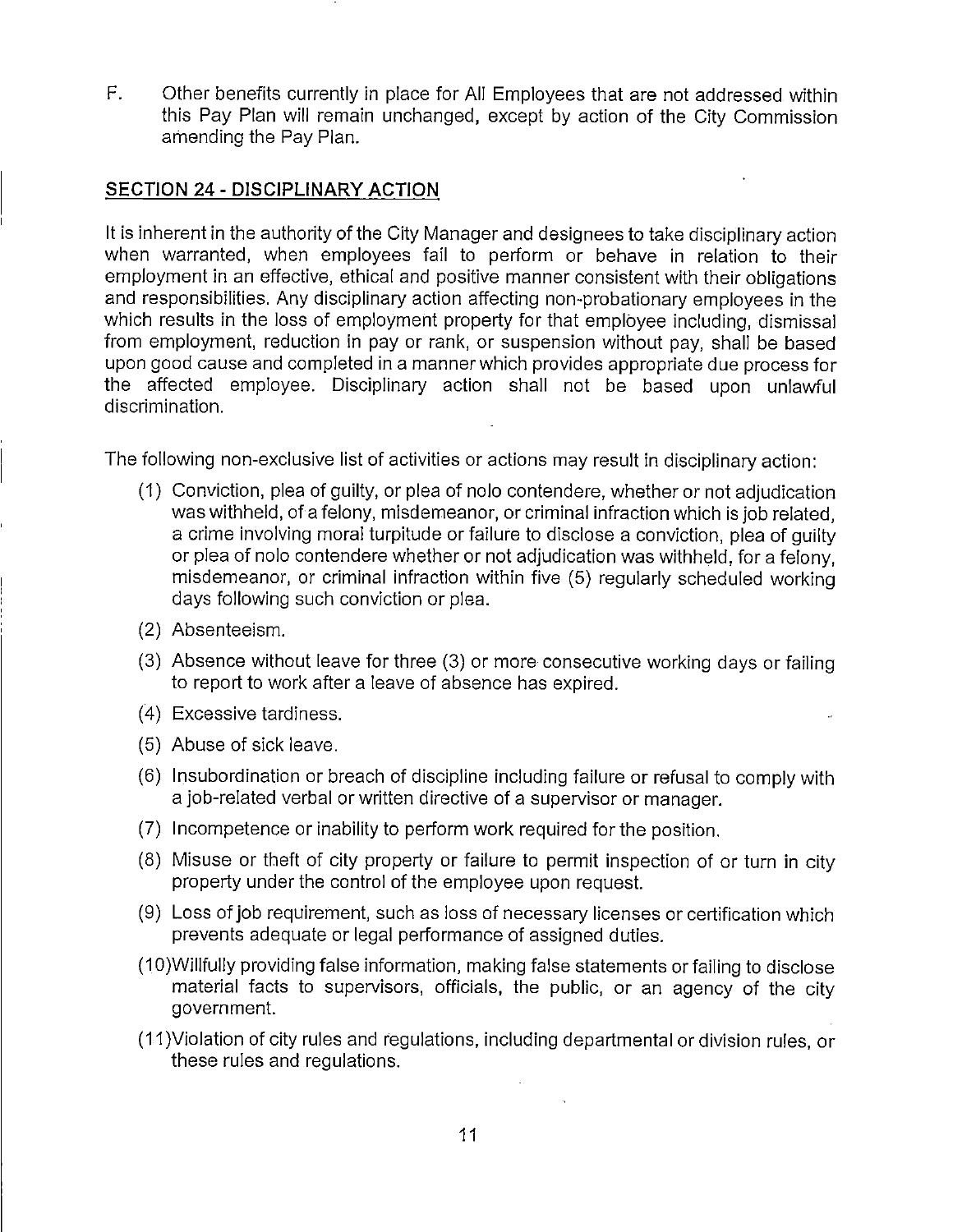- **(12)Misuse or unlawful manufacture, distribution,dispensing, possessing or using controlledsubstances, including alcoholic beverages, on duty or offduty ifsuch behavior affectsor impairs on duty performance.**
- **(13)Making any false statements in <sup>a</sup> job application,omission or misrepresentation of pertinentor material information from an application or other intentto deceive the cityin an applicationor examination for employment.**
- **(14)Violation of ethics, laws or rules, including those provided in these rules and regulations, relative to conflict of interest, acceptance of gifts, nepotism or other policiesestablished by state laws, the citycommission or the citymanager.**
- **(15)Refusal to be examined by <sup>a</sup> city-designated licensed medical professional once so directed.**
- **(16)Harassing or wantonly offensive conduct or language toward the public,**  $\frac{1}{2}$  **supervisor,** or fellow employees, including but not limited to language or conduct **reflective of sexism, racism, or bigotry, such as the use of ethnic slurs disparaging comments or unwelcome harassing behavior based upon race, religion,national origin,disability,gender, sexual orientation, or other personal characteristic protected by citypolicy or state or Federal CivilRights Law.**
- **(17)Violence or the threat of violence by any employee of the citydirected towards another employee or any other person.**
- **(18)Possession, use, or threat to use a deadly weapon, including allfirearms and explosive devices, in or on cityproperty including cityvehicles, unless carrying such weapon isa necessary or approved requirement of the job.**

**(19)The foregoing is not a complete listof all activities,which could result in disciplinaryaction but is intended as <sup>a</sup> general disciplinaryguide for employees and supervisors**

**This Pay Plan isthe complete plan and supersedes allpreviously established pay plans.**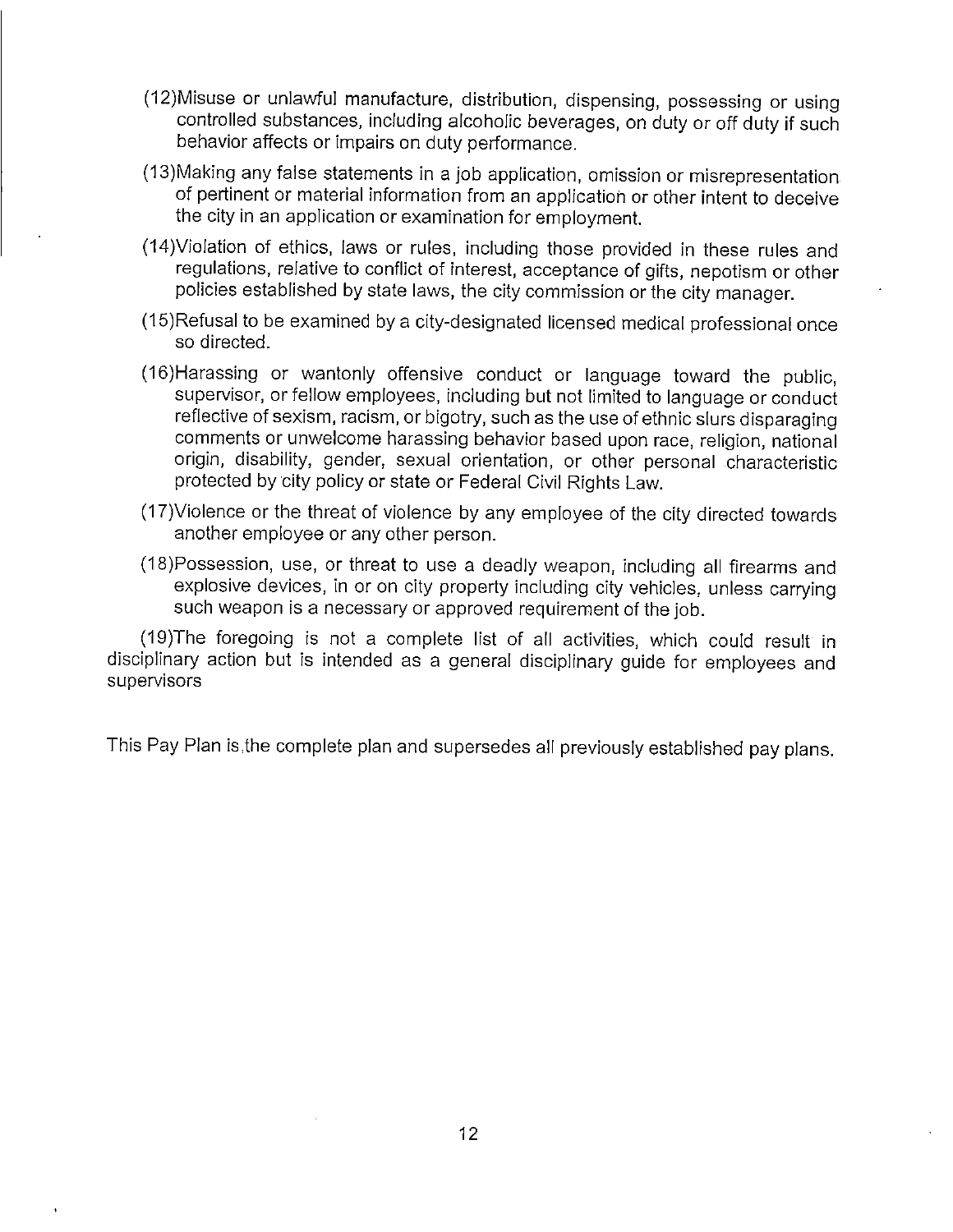#### City of Miramar Human Resources Department Comprehensive Pay Plan FY 2019 Salary Schedule I (FULL-TIME Classification)

|               | <b>Job Class (2004)</b>             |                         |                               |             |                            | Maximum                              |        |
|---------------|-------------------------------------|-------------------------|-------------------------------|-------------|----------------------------|--------------------------------------|--------|
|               |                                     | . Exempt Status   Grade |                               |             |                            | Salary Research                      | CS-Y/N |
| 1549          | EVENT & ACTVITY COORDINATOR         | NON-EXEMPT              |                               | 14. S       |                            | 42,229.19   \$ 71,356.92             | Y      |
| 1008          | ACCOUNTING MANAGER                  | EXEMPT                  |                               |             |                            | 28 \$ 70,003.28 \$ 118,289.97        | N      |
| 1011          | <b>ACCOUNTING SYSTEM ANALYST</b>    | EXEMPT                  | 24                            | \$          |                            | 62,301.36   \$ 101,747.86            | Ν      |
| 1012          | ACCOUNTS PAYABLE SUPERVISOR         | <b>EXEMPT</b>           |                               | \$  19      |                            | $52,149.51$ $\binom{5}{2}$ 88,119.80 | N      |
| 1028          | ACM CHIEF FINANCIAL OFFICER         | EXEMPT                  |                               |             |                            | 46 \$ 105,716.20 \$ 196,387.16       | N      |
| 1345          | ACTIVITY COORDINATOR                | NON-EXEMPT              |                               | $14 \mid S$ |                            | 42,229.19   \$ 71,356.92             | Y      |
| 1402          | ADMINISTRATION SUPERINTENDENT       | <b>EXEMPT</b>           |                               | $19 \mid 5$ | $52,149.51$ $\binom{6}{5}$ | 88,119.80                            | N      |
| 1149          | ADMINISTRATIVE MANAGER              | EXEMPT                  | $27 \frac{1}{2}$              |             |                            | 68,021.80   \$114,940.84             | N      |
| 1021          | ADMINISTRATIVE SUPERVISOR           | NON-EXEMPT              | $15 \mid 5$                   |             |                            | 44,212.82 \$76,522.78                | N      |
| 1490          | ADULT DAY CARE SUPERINTENDENT       | EXEMPT                  |                               | $19$ \$     | 52,149.51                  | 588,119.80                           | N      |
| 1025          | <b>AQUATIC COORDINATOR</b>          | <b>EXEMPT</b>           | $18 \mid 5$                   |             | 50,165.88                  | S.<br>84,766.37                      | N      |
| 1088          | ARTS & EDUCATION MANAGER            | EXEMPT                  | $21 \mid 5$                   |             | $56,115.70$ $\frac{1}{5}$  | 94,824.52                            | N      |
| 1099          | ASSISTANT DIRECTOR OF PROCURE       | <b>EXEMPT</b>           | $34$ S                        |             |                            | 81,907.23   \$ 148,006.77            | Ν      |
| 1381          | ASSISTANT GRANTS ACCTG MANAGER      | EXEMPT                  | $24$ \$                       |             | 62,301.36                  | \$101,747.86                         | N      |
| 1382          | ASSISTANT PAYROLL MANAGER           | <b>EXEMPT</b>           | 21                            | -Ŝ          |                            | 56,115.70   \$ 94,824.52             | N      |
| 1528          | ASST CITY ENGINEER                  | EXEMPT                  | 30 I S                        |             |                            | 73,971.62   \$129,401.33             | N      |
| 1027          | ASST CITY MANAGER                   | <b>EXEMPT</b>           | 46   \$                       |             |                            | 105,716.20   \$196,387.16            | Ν      |
| 1446          | ASST DIRECTOR OF BUS DEV & MKTG     | EXEMPT                  | 34 S                          |             |                            | 81,907.23   \$ 148,006.77            | N      |
| 1445          | ASST DIRECTOR OF CFM                | <b>EXEMPT</b>           | 34 S                          |             |                            | 81,907.23   \$148,006.77             | N      |
| 1502          | ASST DIRECTOR OF COMM DEV           | EXEMPT                  | $31 \mid 5$                   |             |                            | 75,956.33   \$ 133,733.66            | N      |
| 1029          | ASST DIRECTOR OF CULTURAL AFFAIRS   | <b>EXEMPT</b>           | $31 \frac{1}{2}$              |             |                            | 75,956.33   \$ 133,733.66            | N      |
| 1030          | ASST DIRECTOR OF FINANCIAL SERVICES | EXEMPT                  | 34                            | l \$        |                            | 81,907.23   \$148,006.77             | N      |
| 1031          | ASST DIRECTOR OF HUMAN RESOURCES    | EXEMPT                  | 34I                           | 5           | 81,907.23                  | \$148,006.77                         | N      |
| 1515          | ASST DIRECTOR OF IT                 | <b>EXEMPT</b>           | 34 S                          |             |                            | 81,907.23   \$ 148,006.77            | N      |
| 1550          | ASST DIRECTOR OF MGMT & BUDGET      | EXEMPT                  | 31   \$                       |             |                            | 75,956.33 \$133,733.66               | N      |
| 1393          | ASST DIRECTOR OF PARKS RECREATION   | EXEMPT                  | 34                            | -\$         |                            | 81,907.23   \$ 148,006.77            | Ν      |
| 1032          | ASST DIRECTOR OF PUBLIC WORKS       | <b>EXEMPT</b>           | 31                            | 5           |                            | 75,956.33 \$ 133,733.66              | Ν      |
| 1655          | ASST DIRECTOR OF SOCIAL SERVICES    | <b>EXEMPT</b>           | 34 I S                        |             |                            | 81,907.23   \$148,006.77             | N      |
| 1084          | <b>ASST DIRECTOR OF UTILITIES</b>   | <b>EXEMPT</b>           | $34$ $\overline{\phantom{1}}$ |             |                            | 81,907.23   \$ 148,006.77            | N      |
| 1033          | ASST FACILITIES MANAGER             | EXEMPT                  | 22                            | -\$         |                            | 58,100.40   \$ 99,594.08             | N      |
| 1448          | ASST FIELD OPERATIONS MANAGER       | EXEMPT                  | 22                            | \$.         |                            | 58,100.40   \$ 99,594.08             | N      |
| 1449          | ASST FIRE MARSHALL/PLANS EXAM       | EXEMPT                  | 29 I S                        |             |                            | 71,989.07   \$121,644.48             | N      |
| 1450          | ASST PLANNER                        | NON-EXEMPT              | $13 \, \frac{1}{5}$           |             | $40,244.48$   \$           | 68,003.49                            | Y      |
| 1035          | ASST POLICE CHIEF                   | EXEMPT                  | 36   \$                       |             |                            | 85,876.65   \$ 165,169.17            | N      |
| 1036          | ASST RISK MANAGER                   | EXEMPT                  | $25$ $\mid$ \$                |             |                            | 66,040.32   \$ 111,590.64            | N      |
| 1037          | <b>ASST TREASURER</b>               | EXEMPT                  | 26 S                          |             | 66,040.32                  | \$111,590.64                         | Ν      |
| 1968          | ASST UTILITY FIELD OPS MGR          | EXEMPT                  | $22$   \$                     |             |                            | 58,100.40   \$99,594.08              | 'N     |
| 1038          | ASST UTILITY MANAGER                | EXEMPT                  | 22 5                          |             | 58,100.40 S                | 99,594.08                            | N      |
| 1039          | ASST UTILITY PLANT MANAGER          | EXEMPT                  | 22 IS                         |             | 58,100,40 5                | 99,594.08                            | Ν      |
| 1040          | ASST WATER SYSTEM MANAGER           | <b>EXEMPT</b>           | $22 \mid 5$                   |             | 58,100.40                  | S.<br>99,594.08                      | N      |
| $\sqrt{1042}$ | <b>ATHLETIC PROGRAM COORDINATOR</b> | EXEMPT                  | $18 \mid 5$                   |             |                            | 50,165.88   \$ 84,766.37             | N      |
| 1554          | <b>BANQUET MANAGER</b>              | <b>EXEMPT</b>           | $29 \mid 5$                   |             |                            | 71,989.07   \$121,644.48             | N      |
| 1425          | <b>BANQUET SUPERVISOR</b>           | NON-EXEMPT              | $15 \mid 5$                   |             | $44,212.82$   \$           | 76,522.78                            | N      |
| 1045          | BENEFITS ANALYST                    | <b>EXEMPT</b>           | 24   \$                       |             |                            | 62,301.36   \$ 101,747.86            | Ν      |
| 1237          | BOX OFFICE ASSISTANT                | NON-EXEMPT              | 7 S                           |             | $28,506.38$ $\frac{1}{5}$  | 48,170.40                            | Y      |
| 1399          | <b>BOX OFFICE MANAGER</b>           | EXEMPT                  | $22 \mid S$                   |             | 58,100.40 $\mid$ 5         | 99,594.08                            | Ν      |
| 1401          | <b>BOX OFFICE SUPERVISOR</b>        | NON-EXEMPT              | $15 \mid S \mid$              |             | $44,212.82$   S            | 76,522.78                            | Ν      |
| 1434          | <b>BUDGET ADMINISTRATOR</b>         | EXEMPT                  | 24 S                          |             | 62,301.36                  | \$101,747.86                         | N      |
| 1503          | BUDGET ANALYST I                    | <b>EXEMPT</b>           | $19$ $\sim$                   |             | $52,149.51$ $\binom{6}{5}$ | 88,119.80                            | Ν      |
| 1383          | <b>BUDGET ANALYST II</b>            | EXEMPT                  | $21 \mid 5 \mid$              |             | $56,115.70$ S              | 94,824.52                            | N      |
| 1057          | <b>BUDGET MANAGER</b>               | EXEMPT                  | 27   5                        |             |                            | 68,021.80   \$ 114,940.84            | Ν      |
| 1050          | <b>BUILDING OFFICIAL</b>            | EXEMPT                  | 30 \$                         |             |                            | 73,971.62   \$ 129,401.33            | Ν      |

 $\mathbf{r}$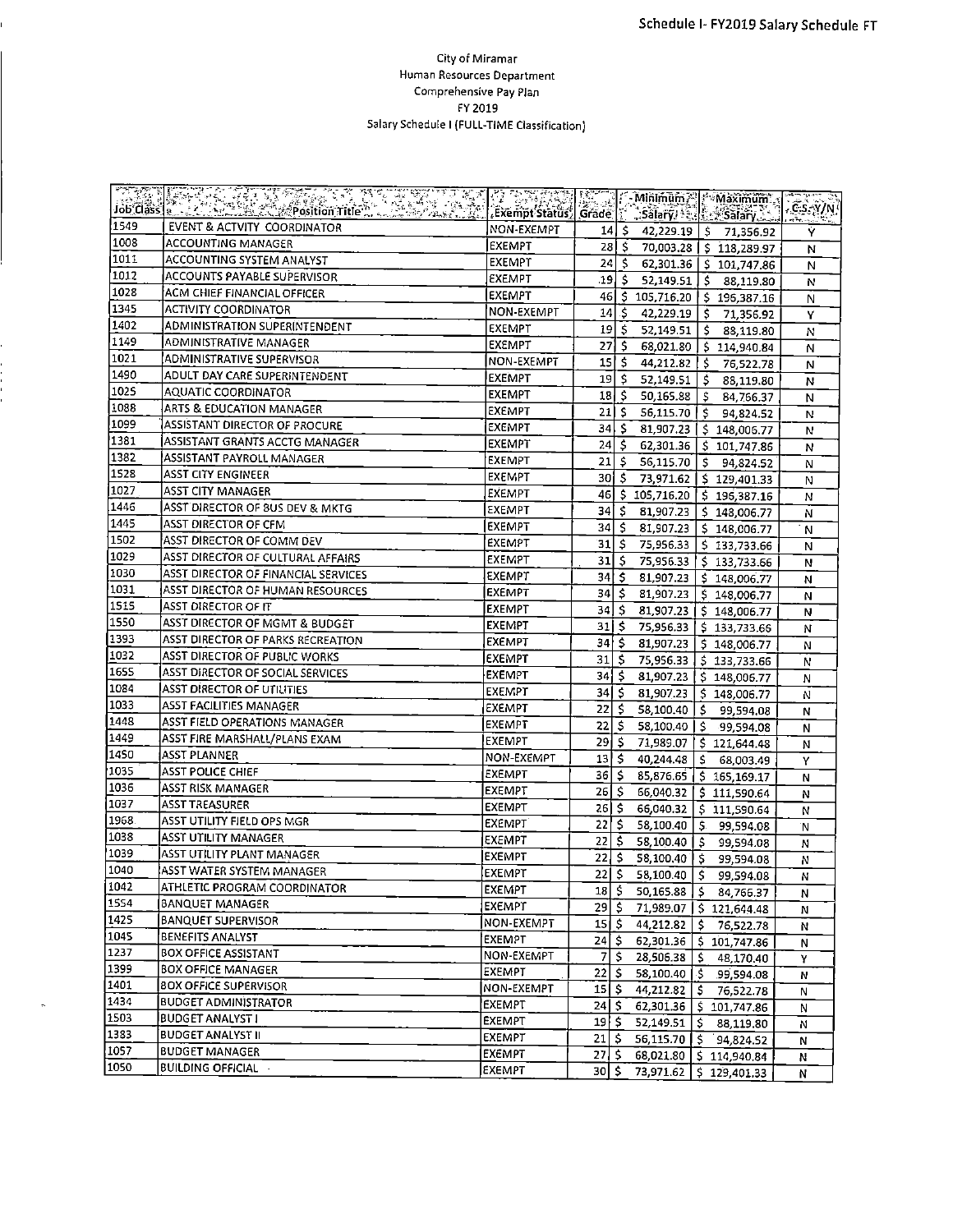#### City of Miramar Human Resources Department Comprehensive Pay Plan FY 2019 Salary Schedule | (FULL-TIME Classification)

 $\sim$ 

|      | <u> Constitution of the Constitution of the constitution of the constitution of the Maximum of the convertion of</u><br>The class fact in the constitution of the constitution of the constitution of the sale of the sale of the sale |               |                 |      |              |                                        |   |
|------|----------------------------------------------------------------------------------------------------------------------------------------------------------------------------------------------------------------------------------------|---------------|-----------------|------|--------------|----------------------------------------|---|
| 1052 | <b>BUREAU ADMINISTRATOR</b>                                                                                                                                                                                                            | <b>EXEMPT</b> | 29 S            |      |              | 71,989.07   \$121,644.48               | N |
| 1536 | <b>BUSINESS DIVERSITY OFFICER</b>                                                                                                                                                                                                      | EXEMPT        | 36 I S          |      |              | 85,876.65   \$ 165,169.17              | N |
| 1059 | CHIEF ACCOUNTANT                                                                                                                                                                                                                       | EXEMPT        | 30 \$           |      |              | 73,971.62   \$129,401.33               | N |
| 1060 | CHIEF CODE COMPL OFFICER                                                                                                                                                                                                               | EXEMPT        | 22 I S          |      |              | 58,100.40   \$ 99,594.08               | N |
| 1537 | CHIEF FINANCIAL OFFICER                                                                                                                                                                                                                | EXEMPT        | 41   5          |      |              | 95,795.89   \$187,034.36               | N |
| 1062 | CHIEF MECH INSPECTOR/ABO                                                                                                                                                                                                               | EXEMPT        | 28 \$           |      |              | 70,003.28   \$118,289.97               | N |
| 1482 | CHIEF OF MKTING & PUBLIC REL                                                                                                                                                                                                           | EXEMPT        | 46              | \$   |              | 105,716.20   \$196,387.16              | Ν |
| 1531 | CHIEF OF STAFF                                                                                                                                                                                                                         | EXEMPT        | 41   \$         |      |              | 95,795.89   \$187,034.36               | N |
| 1063 | CHIEF OPERATION OFFICER                                                                                                                                                                                                                | EXEMPT        | 41 I \$         |      |              | 95,795.89   \$ 187,034.36              | N |
| 1064 | CHIEF PLUMB INSPECTOR/AB0                                                                                                                                                                                                              | <b>EXEMPT</b> | 28 I S          |      |              | 70,003.28   \$ 118,289.97              | N |
| 1451 | CHIEF STRUCTURAL INSPECTOR/ABD                                                                                                                                                                                                         | EXEMPT        | 28S             |      |              | 70,003.28 \$118,289.97                 | N |
| 1065 | <b>CITY CLERK</b>                                                                                                                                                                                                                      | EXEMPT        | $38$ \$         |      |              | $89,344.24$   \$150,972.53             | N |
| 1066 | <b>CITY ENGINEER</b>                                                                                                                                                                                                                   | EXEMPT        | $36$ \$         |      |              | 85,876.65   \$ 165,169.17              | Ν |
| 1535 | CIVIL ENGINEER II                                                                                                                                                                                                                      | <b>EXEMPT</b> | $24$ S          |      |              | 62,301.36   \$ 101,747.86              | N |
| 1068 | CIVIL ENGINEER III                                                                                                                                                                                                                     | EXEMPT        | $27$ \$         |      |              | 68,021.80   \$114,940.84               | N |
| 1570 | <b>CIVIL ENGINEER IV</b>                                                                                                                                                                                                               | EXEMPT        | 29S             |      |              | 71,989.07   \$121,644.48               | N |
| 1069 | <b>CLIENT SERV COORDINATORIII</b>                                                                                                                                                                                                      | EXEMPT        | $20 \mid$ \$    |      |              | $54,133.14$   \$ 91,471.10             | N |
| 1572 | <b>CLIENT SERVICES MANAGER</b>                                                                                                                                                                                                         | <b>EXEMPT</b> | $27 \, \succeq$ |      | 68,021.80    | 5114,940.84                            | Ν |
| 1071 | CODE COMPLIANCE MANAGER                                                                                                                                                                                                                | EXEMPT        | 27              | ١\$  | 68,021.80    | \$114,940.84                           | N |
| 1967 | CODE COMPLIANCE MNGR-DESIGNEE                                                                                                                                                                                                          | <b>EXEMPT</b> | $19$ \$         |      | 52,149.51    | \$88,119.80                            | N |
| 1596 | COMM & AUDIENCE DEV MANAGER                                                                                                                                                                                                            | <b>EXEMPT</b> | $29$ \$         |      | 71,989.07    | $5$ 121,644.48                         | N |
| 1615 | COMM RELATIONS & PROG ADMR                                                                                                                                                                                                             | EXEMPT        | 28 S            |      |              | 70,003.28   \$ 118,289.97              | N |
| 1334 | COMMISSION ADMINISTRATIVE COOR                                                                                                                                                                                                         | EXEMPT        | 26S             |      |              | 66,040.32   \$111,590.64               | N |
| 1611 | COMMUNITY GARDEN SPECIALIST                                                                                                                                                                                                            | NON-EXEMPT    | 6               |      | 27,999.16    | 44,212.82                              | Y |
| 1552 | COMMUNITY RELATIONS & MARKETING COORDINATOR                                                                                                                                                                                            | NON-EXEMPT    | 13              | \$ ا | 40,244.48    | S.<br>68,003.49                        | Y |
| 1538 | COMPLIANCE & OPERATIONS OFFR                                                                                                                                                                                                           | <b>EXEMPT</b> | $31\frac{1}{5}$ |      |              | 75,956.33   \$ 133,733.66              | N |
| 1539 | COMPLIANCE COORDINATOR                                                                                                                                                                                                                 | EXEMPT        | 19 S            |      | 52,149.51    | S.<br>88,119.80                        | N |
| 1228 | COMPLIANCE OFFICER                                                                                                                                                                                                                     | EXEMPT        | 27   \$         |      | 68,021.80    | \$114,940.84                           | N |
| 1598 | CONSTRUCTION SUPERINTENDENT                                                                                                                                                                                                            | EXEMPT        | 19 <sub>1</sub> | \$   | 52,149.51    | s.<br>88,119.80                        | N |
| 1435 | CONTRACT ADMINISTRATION MGER                                                                                                                                                                                                           | EXEMPT        | 29 I S          |      | 71,989.07    | \$121,644.48                           | N |
| 1756 | CREATIVE ARTS & GRAPHIC DESIGN                                                                                                                                                                                                         | EXEMPT        | 21              | ۱Ŝ   | 56,115.70 \$ | 94,824.52                              | Y |
| 1427 | CRIME INTELLEIGENCE ANALYST                                                                                                                                                                                                            | EXEMPT        | 21              | \$ ا | 56,115.70    | \$<br>94,824.52                        | N |
| 1087 | CS ADMINISTRATION OFFICER                                                                                                                                                                                                              | <b>EXEMPT</b> | 19              | - \$ | 52,149.51    | Ŝ.<br>88,119.80                        | Ν |
| 1089 | CULTURAL AFFAIRS PROGRAM COORDINATOR                                                                                                                                                                                                   | <b>EXEMPT</b> | 18   \$         |      | 50,165.88    | \$.<br>84,766.37                       | N |
| 1380 | <b>CULTURAL EVENT AIDE</b>                                                                                                                                                                                                             | NON-EXEMPT    | 7               | -S   | 28,506.38    | \$.<br>48,170.40                       | Υ |
| 1605 | CUST CONTACT & MKTG REL MGR                                                                                                                                                                                                            | <b>EXEMPT</b> | 30 S            |      | 73,971.62    | \$129,401.33                           | Ν |
| 1650 | DEPARTMENT ADMINISTRATOR                                                                                                                                                                                                               | <b>EXEMPT</b> | $19 \mid \xi$   |      | 52,149.51    | -S<br>88,119.80                        | N |
| 1094 | DEPARTMENT BUDGET COORDINATOR                                                                                                                                                                                                          | EXEMPT        | 1815            |      | 50,165.88    | \$.<br>84,766.37                       | Ν |
| 1447 | DEPARTMENT COORDINATOR                                                                                                                                                                                                                 | EXEMPT        | 18 I S          |      | 50,165.88    | $\mathsf{S}^{\mathsf{T}}$<br>84,766.37 | N |
| 1095 | DEPUTY CITY CLERK                                                                                                                                                                                                                      | EXEMPT        | 26 S            |      |              | 66,040.32   \$ 111,590.64              | N |
| 1096 | DEPUTY CITY MANAGER                                                                                                                                                                                                                    | <b>EXEMPT</b> |                 |      |              | 48 \$145,057.16 \$228,570.03           | Ν |
| 1097 | DEPUTY FIRE CHIEF                                                                                                                                                                                                                      | EXEMPT        | 36 I S          |      |              | 85,876.65   \$165,169.17               | Ν |
| 1098 | DEVELOPMENT & CAP MGMT COORDINATOR                                                                                                                                                                                                     | EXEMPT        | 28   \$         |      |              | 70,003.28   \$ 118,289.97              | N |
| 1368 | <b>DEVELOPMENT ENGINEER</b>                                                                                                                                                                                                            | EXEMPT        | 29   \$         |      |              | 71,989.07   \$ 121,644.48              | N |
| 1100 | DIRECTOR OF CFM                                                                                                                                                                                                                        | <b>EXEMPT</b> | 40   \$         |      |              | 93,811.20   \$ 158,915.68              | N |
| 1103 | DIRECTOR OF COMMUNITY AND ECON DEV                                                                                                                                                                                                     | EXEMPT        | 40 I S          |      |              | 93,811.20   \$ 158,915.68              | N |
| 1101 | DIRECTOR OF COMMUNITY DEVELOPMENT                                                                                                                                                                                                      | EXEMPT        | 40 S            |      | 93,811.20    | \$158,915.68                           | N |
| 1462 | DIRECTOR OF CULTURAL AFFAIRS                                                                                                                                                                                                           | EXEMPT        | 38   \$         |      | 89,344 24    | \$150,972.53                           | Ν |
| 1104 | DIRECTOR OF EMERGENCY MANAGEMENT                                                                                                                                                                                                       | EXEMPT        | 36 \$           |      |              | 85,876.65   \$ 165,169.17              | N |
| 1105 | DIRECTOR OF ENGINEERING SERVICES                                                                                                                                                                                                       | EXEMPT        | 38 I S          |      | 89,344.24    | \$150,972.53                           | N |
| 1106 | DIRECTOR OF FINANCIAL SERVICES                                                                                                                                                                                                         | <b>EXEMPT</b> | 40 I S          |      | 93,811.20    | \$158,915.68                           | N |
| 1107 | DIRECTOR OF HUMAN RESOURCES                                                                                                                                                                                                            | EXEMPT        | $41 \mid 5$     |      | 95,795.89    | \$187,034.36                           | N |

 $\epsilon$ 

 $\sim$ 

 $\mathcal{L}^{\pm}$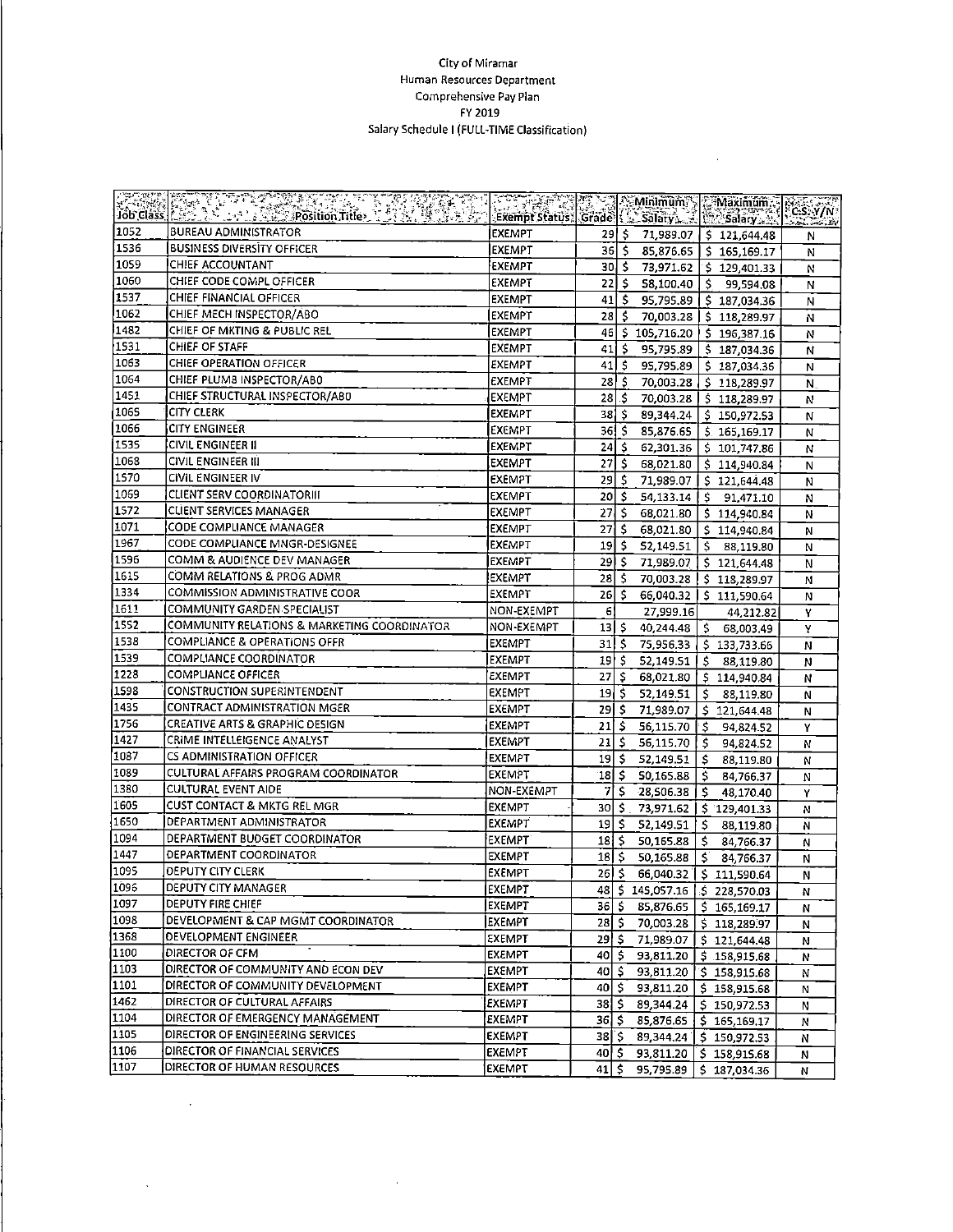#### City of Miramar Human Resources Department Comprehensive Pay Plan FY 2019 Salary Schedule I (FULL-TIME Classification)

 $\bar{z}$ 

| <b>Grand</b> |                                                 | <u>E Cardinal Communication (Maximum Cass / N</u><br>Exempt Status Grade   Salary Call Cassary 22   Execute |                                               |                      |                           |                                        |   |
|--------------|-------------------------------------------------|-------------------------------------------------------------------------------------------------------------|-----------------------------------------------|----------------------|---------------------------|----------------------------------------|---|
|              |                                                 |                                                                                                             |                                               |                      |                           |                                        |   |
| 1108         | DIRECTOR OF INFORMATION TECHNOLOGY              | EXEMPT                                                                                                      | 40 S                                          |                      |                           | 93,811.20 S. 158,915.68                | N |
| 1281         | DIRECTOR OF MANAGEMENT & BUDGET                 | EXEMPT                                                                                                      | 38   \$                                       |                      |                           | 89,344.24   \$150,972.53               | N |
| 1102         | DIRECTOR OF PARKS AND RECREATION                | EXEMPT                                                                                                      | 40 I                                          | $\ddot{\mathcal{L}}$ |                           | $93,811.20$   \$158,915.68             | Ν |
| 1109         | DIRECTOR OF PROCUREMENT                         | EXEMPT                                                                                                      | 38I                                           | -\$                  |                           | $89,344.24$   \$ 150,972.53            | N |
| 1110         | DIRECTOR OF PUBLIC SAFETY                       | <b>EXEMPT</b>                                                                                               | 46                                            |                      |                           | $$105,716.20 \t$196,387.16$            | И |
| 1111         | DIRECTOR OF PUBLIC WORKS                        | EXEMPT                                                                                                      | 401                                           |                      |                           | $5$ 93,811.20 $\frac{1}{5}$ 158,915.68 | N |
| 1112         | DIRECTOR OF SOCIAL SERVICES                     | EXEMPT                                                                                                      | 38I S                                         |                      |                           | 89,344.24   \$150,972.53               | N |
| 1113         | DIRECTOR OF UTILITIES                           | EXEMPT                                                                                                      | 43                                            |                      |                           | $$101,747.86$ $$171,929.89$            | N |
| 1115         | DIVISION MANAGER                                | EXEMPT                                                                                                      | 27                                            | ا \$ا                |                           | 68,021.80   \$114,940.84               | N |
| 1123         | EARLY CHILDHOOD SUPERINTENDENT                  | EXEMPT                                                                                                      | 21                                            | ŝ.                   |                           | 56,115.70 \$ 94,824.52                 | N |
| 1610         | EMERGENCY MANAGEMENT MANAGER                    | <b>EXEMPT</b>                                                                                               | 27                                            | $\mathsf{s}$         |                           | 68,021.80   \$ 114,940.84              | N |
| 1132         | EMERGENCY MANAGEMENT PLANNER                    | EXEMPT                                                                                                      | 20 I                                          | s.                   |                           | $54,133.14$   \$ 91,471.10             | Ν |
| 1392         | <b>ENGINEERING TECHNICIAN FT</b>                | NON-EXEMPT                                                                                                  | $15$ $\sim$                                   |                      |                           | $44,212.82$   \$76,522.78              | Υ |
| 1974         | ERP ADMINISTRATOR                               | <b>EXEMPT</b>                                                                                               | 231                                           | -5                   |                           | 60,085.12   \$ 100,670.96              | N |
| 1548         | EVENT SERVICES SUPERVISOR                       | <b>NON-EXEMPT</b>                                                                                           | $15 \mid 5$                                   |                      |                           | 44,212.82   \$ 76,522.78               | N |
| 1513         | EVENTS SERVICES MANAGER                         | EXEMPT                                                                                                      | 22                                            | Ŝ.                   | 58,100.40 5               | 99,594.08                              | N |
| 1424         | EVENTS& VENUE PROMOTIONS ADMIN                  | EXEMPT                                                                                                      | 24 S                                          |                      |                           | 62,301.36   \$ 101,747.86              | N |
| 1966         | <b>EXECUTIVE ADMINISTRATOR</b>                  | EXEMPT                                                                                                      | 19 \$                                         |                      |                           | 52,149.51   \$ 88,119.80               | Ν |
| 1140         | EXECUTIVE ASSISTANT TO ACM                      | NON-EXEMPT                                                                                                  | $15 \, \overline{\hspace{1ex}}\hspace{1ex}$ 5 |                      |                           | 44,212.82   \$76,522.78                | Ν |
| 1141         | EXECUTIVE ASSISTANT TO CM                       | NON-EXEMPT                                                                                                  | 17                                            | -S                   | $48,181.17$   5           | 81,843.69                              | N |
| 1344         | EXECUTIVE ASST TO CHF MKTG PR                   | NON-EXEMPT                                                                                                  | 15                                            | -\$                  | 44,212.82   \$            | 76.522.78                              | Ν |
| 1142         | EXECUTIVE ASST TO DEPARTMENT                    | NON-EXEMPT                                                                                                  | 14                                            | Š.                   | 42,229.19                 | l'S<br>71,356.92                       | N |
| 1395         | <b>EXECUTIVE ASST TO DIRECTOR</b>               | NON-EXEMPT                                                                                                  | $14 \mid S$                                   |                      | 42,229.19                 | l s<br>71,356.92                       | Ν |
| 1144         | <b>EXECUTIVE ASST TO FIRE CHIEF</b>             | NON-EXEMPT                                                                                                  | $15 \mid 5$                                   |                      | 44,212.82                 | ١ś<br>76,522.78                        | N |
| 1145         | <b>EXECUTIVE ASST TO POLICE CHIEF</b>           | NON-EXEMPT                                                                                                  | $15$ s                                        |                      | 44,212.82                 | ١s<br>76,522.78                        | N |
| 1590         | FACILITIES MAINT COORDINATOR                    | NON-EXEMPT                                                                                                  | 17   S                                        |                      | 48,181.17                 | l \$ -<br>81,843.69                    | Y |
| 1146         | <b>FACILITIES MANAGER</b>                       | <b>EXEMPT</b>                                                                                               | $27 \mid 5$                                   |                      |                           | 68,021.80   \$ 114,940.84              | N |
| 1147         | <b>FACILITIES PLANNER</b>                       | NON-EXEMPT                                                                                                  | 15 I S                                        |                      |                           | 44,212.82   S 76,522.78                | Ν |
| 1148         | <b>FAMILY SERVICES SUPERINTENDENT</b>           | EXEMPT                                                                                                      | 19   S                                        |                      | $52,149.51$   S           | 88,119.80                              | N |
| 1174         | <b>FIELD SERVICES MANAGER</b>                   | <b>EXEMPT</b>                                                                                               | 28 I S                                        |                      | 70,003.28                 | \$118,289.97                           | N |
| 1264         | <b>FIELD SERVICES SUPERINTENDENT</b>            | <b>EXEMPT</b>                                                                                               | $19$ $\sqrt{5}$                               |                      |                           | $52,149.51$ $\mid$ \$ 88,119.80        | N |
| 1153         | FIRE CHIEF                                      | <b>EXEMPT</b>                                                                                               | 41 I S                                        |                      |                           | 95,795.89   \$ 187,034.36              | N |
| 1156         | FIRE COMM TECHNOLOGIST                          | EXEMPT                                                                                                      | $21 \mid S$                                   |                      |                           | $56,115.70$   \$ 94,824.52             | N |
| 1878         | FIRE DEPARTMENT COORDINATOR                     | EXEMPT                                                                                                      | 18   S                                        |                      | 50,165.88                 | $S$ 84,766.37                          | Ν |
| 1158         | <b>FIRE DIVISION CHIEF</b>                      | <b>EXEMPT</b>                                                                                               | $33$ S                                        |                      |                           | 79,924.67   \$155,644.08               | N |
| 1161         | FIRE MARSHAL                                    | <b>EXEMPT</b>                                                                                               | $31$ $\overline{\phantom{1}}$                 |                      |                           | 75,956.33   \$ 133,733.66              | N |
| 1305         | FISCAL OP MGR                                   | EXEMPT                                                                                                      | 26 S                                          |                      | 66,040.32                 | \$111,590.64                           | N |
| 1601         | <b>FISCAL OPERATIONS ANALYST</b>                | EXEMPT                                                                                                      | $19$   5                                      |                      | $52,149.51$ S             | 88,119.80                              | N |
| 1602         | FISCAL OPERATIONS MGMT CONTROL                  | EXEMPT                                                                                                      | 30 S                                          |                      |                           | 73,971.62   \$129,401.33               | N |
| 1526         | FLEET & TRANSIT LOGIST SPECIALIST               | NON-EXEMPT                                                                                                  | $15$ s                                        |                      | $44,212.82$   S           |                                        | Y |
| 1973         | <b>FLEET &amp; TRANSIT OPERATIONS MGR</b>       | EXEMPT                                                                                                      | $26 \mid 5$                                   |                      |                           | 76,522.78                              |   |
| 1431         | FLEET SUPERINTENDENT                            | EXEMPT                                                                                                      | $19 \mid 5$                                   |                      |                           | 66,040.32   \$11,590.64                | Ν |
| 1372         | FOOD & BEVERAGE SUPVERSIOR                      |                                                                                                             |                                               |                      | $52,149.51$ $\mid$ \$     | 88,119.80                              | N |
| 1137         | FOOD & BEV SERVICES COORDINATOR                 | NON-EXEMPT                                                                                                  | $15 \mid 5$                                   |                      | $44,212.82$   \$          | 76,522,78                              | Ν |
| 1171         | FOOD & BEVERAGE OPS MGR                         | NON-EXEMPT<br><b>EXEMPT</b>                                                                                 | 14 S<br>$29 \mid 5$                           |                      | $42,229.19$ $\frac{1}{5}$ | 71,356.92                              | Y |
| 1172         | <b>GENERAL MANAGER</b>                          |                                                                                                             |                                               |                      |                           | 71,989.07   \$ -121,644.48             | Ν |
| 1176         | <b>GIS ANALYST II</b>                           | EXEMPT                                                                                                      | 30 S                                          |                      |                           | 73,971.62   \$129,401.33               | N |
| 1177         | <b>GIS DATABASE ADMINISTRATOR II</b>            | EXEMPT                                                                                                      | 21 S<br>$21 \mid 5$                           |                      |                           | 56,115.70   \$94,824.52                | N |
| 1181         | <b>GRANT/ACCREDITATION MANAGER</b>              | EXEMPT                                                                                                      |                                               |                      | $56,115.70$ $\mid$ \$     | 94,824.52                              | N |
|              |                                                 | EXEMPT                                                                                                      | $26 \frac{1}{5}$                              |                      |                           | 66,040.32   \$111,590.64               | N |
| 1180         | <b>GRANTS ACCOUNTING MANAGER</b>                | EXEMPT                                                                                                      | $30 \mid 5$                                   |                      |                           | 73,971.62 \$129,401.33                 | Ν |
| 1182         | <b>GRANTS COORDINATOR</b>                       | NON-EXEMPT                                                                                                  | $17$ S                                        |                      | 48,181.17 5               | 81.843.69                              | Y |
| 1289         | <b>GUEST RELATIONS &amp; TKTING COORDINATOR</b> | NON-EXEMPT                                                                                                  | $15 \mid 5$                                   |                      | 44,212.82                 | \$<br>76,522.78                        | Y |

 $\ddot{\phantom{1}}$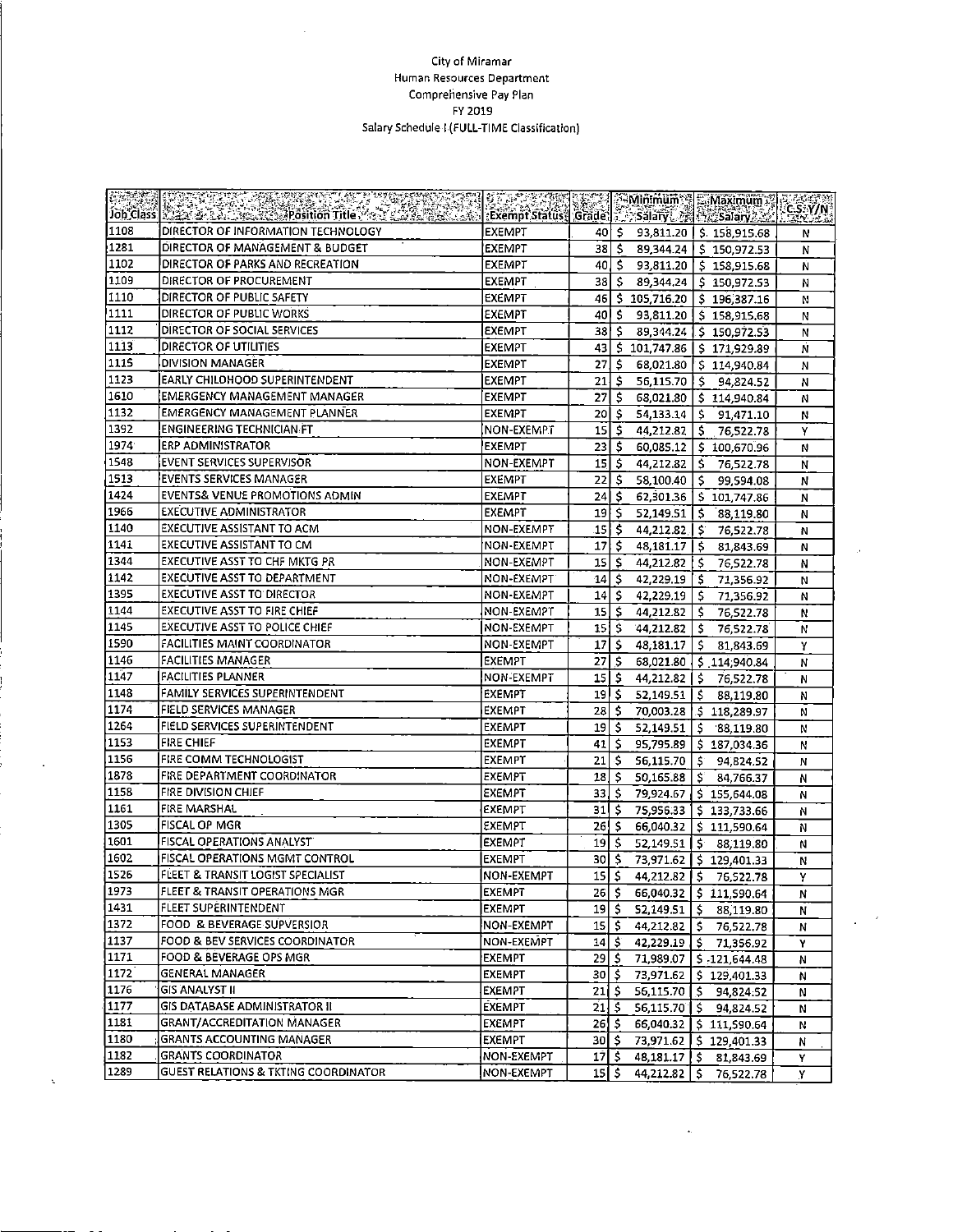#### City of Miramar Human Resources Department Comprehensive Pay Plan FY 2019 Salary Schedule I (FULL-TIME Classification)

| $\mathbb{E}^{\mathbf{r}}$ | <b>SELVER SERVER SERVICE SERVER SERVER SERVER SERVER SERVER SERVER SERVER SERVER SERVER SERVER SERVER SERVER SERV</b> | क्को सम्पाद माध्य प्रान्त होता.<br>जन्म प्राप्त सम्पाद सम्पाद |                               |        |                           | <b>El Minimum 2 Maximum</b>          | 26.5.970          |
|---------------------------|-----------------------------------------------------------------------------------------------------------------------|---------------------------------------------------------------|-------------------------------|--------|---------------------------|--------------------------------------|-------------------|
| Job Class                 |                                                                                                                       |                                                               |                               |        |                           |                                      | tei <u>cium a</u> |
| 1388                      | HELP DESK ANALYST I                                                                                                   | EXEMPT                                                        |                               | ڈ او1  | $52,149.51$   \$          | 88,119.80                            | N                 |
| 1506                      | HELP DESK MANAGER                                                                                                     | <b>EXEMPT</b>                                                 | $29 \mid S \mid$              |        |                           | 71,989.07 \$121,644.48               | N                 |
| 1881                      | HR ANALYST I                                                                                                          | EXEMPT                                                        |                               | 19   S |                           | $52,149.51$ $\binom{5}{9}$ 88,119.80 | N                 |
| 1189                      | HR ANALYST II                                                                                                         | <b>EXEMPT</b>                                                 | $23 \mid S$                   |        |                           | 60,085.12 \$100,670.96               | Ν                 |
| 1190                      | HR COORDINATOR                                                                                                        | NON-EXEMPT                                                    |                               | 15 I S |                           | 44,212.82 \$76,522.78                | N                 |
| 1488                      | HR GENERALIST                                                                                                         | EXEMPT                                                        | $26 \mid \zeta$               |        | 66,040.32                 | \$111,590.64                         | N                 |
| 1192                      | HR MANAGER                                                                                                            | EXEMPT                                                        | 29 I S                        |        |                           | 71,989.07   \$121,644.48             | Ν                 |
| 1282                      | HR OFFICER                                                                                                            | <b>EXEMPT</b>                                                 | $24 \mid 5$                   |        |                           | 62,301.36 \$101,747.86               | N                 |
| 1480                      | HR REPRESENTATIVE                                                                                                     | EXEMPT                                                        | 19 S                          |        |                           | $-52,149.51$   \$ 88,119.80          | N                 |
| 1397                      | HUMAN RESOURCES ASSISTANT                                                                                             | NON-EXEMPT                                                    | 71                            | Ŝ      | $28,506.38$ \$            | 48,170.40                            | N                 |
| 1492                      | INFORMATION SECURITY MANAGER                                                                                          | EXEMPT                                                        | $29$ \$                       |        |                           | 71,989.07   \$121,644.48             | N                 |
| 1491                      | <b>INFORMATION SYSTEMS MANAGER</b>                                                                                    | EXEMPT                                                        | $29$ \$                       |        |                           | 71,989.07   \$ 121,644.48            | N                 |
| 1547                      | <b>INFORMATION TECHNOLOGY MANAGER</b>                                                                                 | EXEMPT                                                        | 29 I S                        |        |                           | 71,989.07   \$ 121,644.48            | N                 |
| 1394                      | INSTRUMENTATION/ELEC ENGINEER                                                                                         | EXEMPT                                                        | 24.5                          |        |                           | $62,301.36$ \$101,747.86             | N                 |
| 1193                      | INTERNAL AUDITOR                                                                                                      | EXEMPT                                                        | 38   \$                       |        | 89,344.24                 | \$150,972.53                         | N                 |
| 1311                      | IT ANALYST I                                                                                                          | EXEMPT                                                        | 19                            | ۱\$    |                           | 52,149.51   \$ 88,119.80             | N                 |
| 1312                      | IT ANALYST II                                                                                                         | EXEMPT                                                        | $21$ $\overline{\phantom{1}}$ |        | 56,115.70                 | $5$ 94,824.52                        | N                 |
| 1283                      | IT ANALYST III                                                                                                        | <b>EXEMPT</b>                                                 | $22$   \$                     |        | 58.100.40 S               | 99,594.08                            | N                 |
| 1370                      | IT ANALYST PRINCIPAL                                                                                                  | EXEMPT                                                        | $26 \mid 5$                   |        |                           | 66,040.32   \$111.590.64             | N                 |
| 1496                      | LANDSCAPE & GROUNDS SUPERVISOR                                                                                        | NON-EXEMPT                                                    | $17$ s                        |        | 48,181.17                 | 581,843.69                           | Y                 |
| 1595                      | MARKETING & PR ADMINISTRATOR                                                                                          | EXEMPT                                                        | 31 S                          |        | 75,956.33                 | \$133,733.66                         | N                 |
| 1612                      | MARKETING COORDINATOR                                                                                                 | NON-EXEMPT                                                    | $13$ \$                       |        | 40,244.48                 | S.<br>68,003.49                      | Υ                 |
| 1225                      | MEDIA COORDINATOR                                                                                                     | EXEMPT                                                        | $21 \mid 5$                   |        | 56,115.70                 | \$<br>94,824.52                      | N                 |
| 1540                      | <b>MONITORING COORDINATOR</b>                                                                                         | EXEMPT                                                        | $19$ $\frac{1}{5}$            |        | 52,149.51                 | \$<br>88,119.80                      | N                 |
| 1493                      | MULTIMEDIA AND BROADCAST MGER                                                                                         | <b>EXEMPT</b>                                                 | 30 S                          |        | 73,971.62                 | 5.129,401.33                         | N                 |
| 1384                      | NETWORK ANALYST I                                                                                                     | <b>EXEMPT</b>                                                 | 19 5                          |        | 52,149.51                 | Š.<br>88,119.80                      | N                 |
| 1389                      | NETWORK ANALYST II                                                                                                    | <b>EXEMPT</b>                                                 | 21 S                          |        | 56,115.70                 | S.<br>94,824.52                      | N                 |
| 1229                      | NETWORK & INFRA SECURITY PLNR                                                                                         | EXEMPT                                                        | 24 \$                         |        | 62,301.36                 | \$101,747.86                         | N                 |
| $\sqrt{1433}$             | NETWORK MANAGER                                                                                                       | EXEMPT                                                        | 29                            | l \$   | 71,989.07                 | \$121,644.48                         | N                 |
| 1421                      | OFFICE ASSISTANT FT                                                                                                   | NON-EXEMPT                                                    | 6                             |        | 27,999.16                 | 44,212.82                            | Y                 |
| 1347                      | OFFICE SPECIALIST                                                                                                     | NON-EXEMPT                                                    | 11                            | ŝ      | $36,278.30$ $\frac{2}{3}$ | 61,302.00                            | Υ                 |
| 1541                      | OMBUDSMAN COORDINATOR                                                                                                 | <b>EXEMPT</b>                                                 | 19 I S                        |        | 52,149.51                 | S.<br>88,119.80                      | N                 |
| 1454                      | OPERATIONS & LOGICSTICS MGR                                                                                           | <b>EXEMPT</b>                                                 | 27                            | Ŝ.     | 68,021.80                 | \$114,940.84                         | N                 |
| 1439                      | OPERATIONS LOGISTICS COORDINATOR                                                                                      | NON-EXEMPT                                                    | 9                             | Ŝ.     | 32,146.27                 | s.<br>54,319.44                      | N                 |
| 1232                      | OPERATIONS MANAGER                                                                                                    | EXEMPT                                                        | 27                            | -Ŝ     |                           | 68,021.80   \$ 114,940.84            | Ν                 |
| 1227                      | OPERATIONS SERVICE ADMINSTR                                                                                           | EXEMPT                                                        | 19                            | -5     |                           | 52,149.51   \$ 88,119.80             | N                 |
| 1233                      | <b>OPERATIONS SYSTEM MANAGER</b>                                                                                      | EXEMPT                                                        | 29                            | ۱\$    |                           | 71,989.07 \$121,644.48               | Ν                 |
| 1542                      | OUTREACH COORDINATOR                                                                                                  | EXEMPT                                                        | 19 I S                        |        | 52,149.51                 | Ŝ.<br>88,119.80                      | N                 |
| 1879                      | PARKS & REC DEPT COORDINATOR                                                                                          | EXEMPT                                                        | 18                            | -\$    | 50,165.88                 | \$<br>84,766.37                      | N                 |
| 1270                      | PARKS & RECREATION ADMINISTRATOR                                                                                      | <b>EXEMPT</b>                                                 | 31                            | -\$    |                           | 75,956.33   \$ 133,733.66            | N                 |
| 1299                      | PARKS SUPERINTENDENT                                                                                                  | EXEMPT                                                        | 19   \$                       |        | $52,149.51$ $\uparrow$    | 88,119.80                            | N                 |
| 1597                      | PERMIT, CLERK SUPERVISOR                                                                                              | <b>NON-EXEMPT</b>                                             | 17   \$                       |        | $48,181.17$   \$          | 81,843.69                            | N                 |
| 1242                      | PLANNER I                                                                                                             | NON-EXEMPT                                                    | $15 \mid \xi$                 |        | 44,212.82 \$              | 76,522.78                            | Υ                 |
| 1243                      | PLANNER II                                                                                                            | NON-EXEMPT                                                    | $17 \mid \xi$                 |        | $148,181.17$ $\mid$ \$    | 81,843.69                            | N                 |
| 1248                      | POLICE CAPTAIN                                                                                                        | <b>EXEMPT</b>                                                 | 31   \$                       |        |                           | 75,956.33   \$ 133,733.66            | N                 |
| 1249                      | POLICE CHIEF                                                                                                          | EXEMPT                                                        | $41 \,$ 5                     |        |                           | 95,795.89   \$187,034.36             | N                 |
| 1250                      | POLICE MAJOR                                                                                                          | <b>EXEMPT</b>                                                 | 33   \$                       |        | 79,924.67                 | \$155,644.08                         | Ν                 |
| 1385                      | POLICE PERSONNEL ADMINISTRATOR                                                                                        | <b>EXEMPT</b>                                                 | 26   \$                       |        | 66,040.32                 | \$111,590.64                         | Ν                 |
| 1365                      | POLICE PERSONNEL COORDINATOR                                                                                          | <b>EXEMPT</b>                                                 | $24 \, \frac{1}{2}$           |        |                           | 62,301.36   \$ 101,747.86            | Ν                 |
| 1253                      | POLICE PLANNER                                                                                                        | <b>EXEMPT</b>                                                 | 20 S                          |        |                           |                                      | N                 |
| 1509                      | PRINCIPAL BUDGET ANALYST                                                                                              | <b>EXEMPT</b>                                                 | 26   S                        |        |                           | 66,040.32   \$ 111,590.64            | Ν                 |
| 1507                      | PRINCIPAL PLANNER                                                                                                     | <b>EXEMPT</b>                                                 |                               |        |                           | 28 \$ 70,003.28 \$ 118,289.97        | N                 |

×,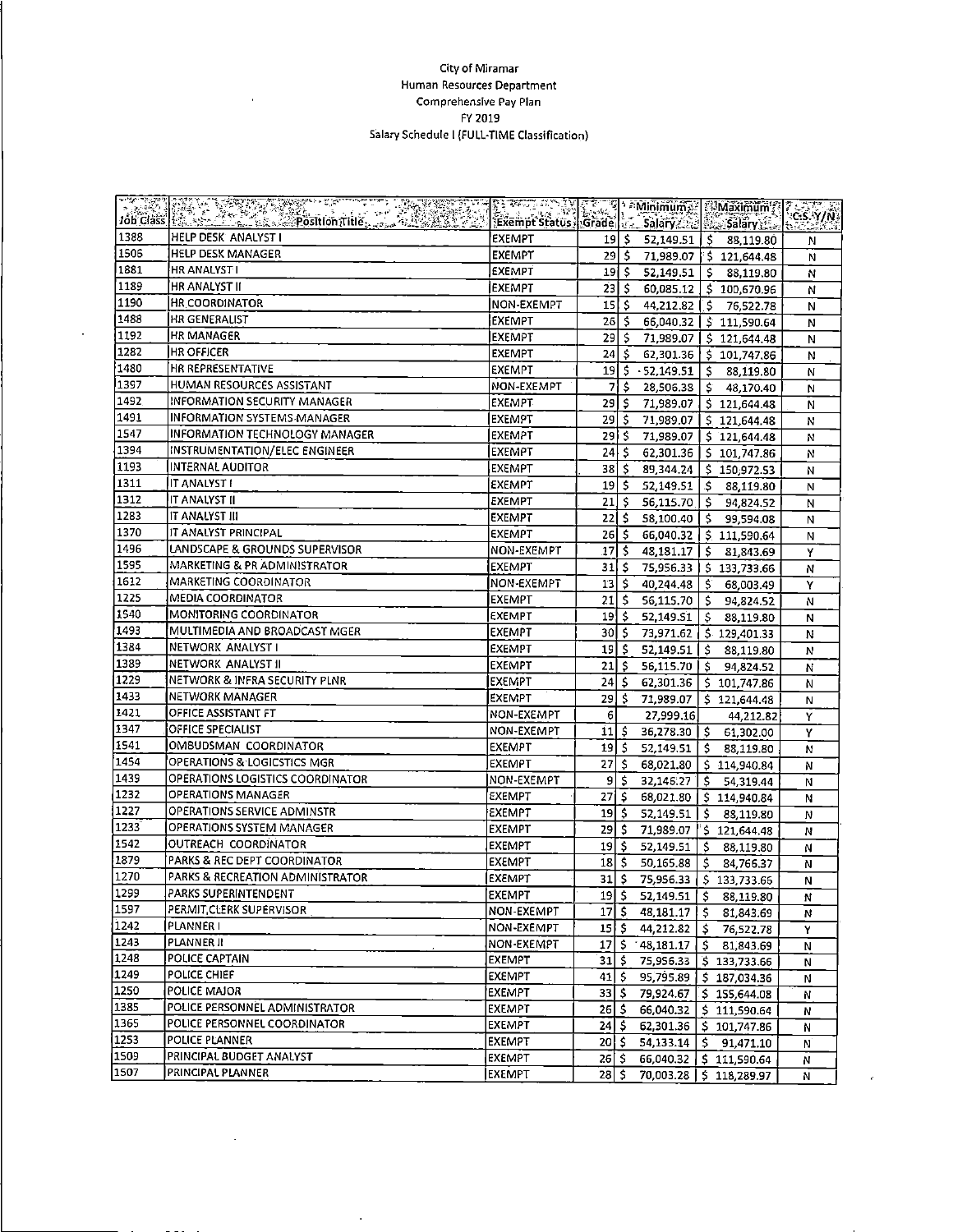#### **CityofMiramar HumanResources Department ComprehensIve PayPlan FY2019** Salary Schedule I (FULL-TIME Classification)

 $\ddot{\phantom{a}}$ 

| <b>POSSES</b><br>Job Class | ko za 1965. u obrazu za predstavanje predstava | <b>TERRATOR</b><br>Exempt Status   Grade   22, Salary 2014   2015 Salary 2014 |                    |         |                  | <b>EXAMINATION AND DESCRIPTION OF A REAL PROPERTY OF A REAL PROPERTY OF A REAL PROPERTY OF A REAL PROPERTY OF A R</b> |   |
|----------------------------|------------------------------------------------|-------------------------------------------------------------------------------|--------------------|---------|------------------|-----------------------------------------------------------------------------------------------------------------------|---|
| 1461                       | PRNCPAL ECONOMIC & POLICY MGR                  | EXEMPT                                                                        | $27 \mid 5$        |         |                  | 68,021.80   \$114,940.84                                                                                              | Ν |
| 1416                       | PROCESS IMPROVEMENT ANALYST                    | <b>EXEMPT</b>                                                                 |                    | 27   \$ |                  | 68,021.80   \$114,940.84                                                                                              | N |
| 1255                       | PROCUREMENT ANALYST                            | EXEMPT                                                                        | $22 \mid 5$        |         |                  | 58,100.40 5 99,594.08                                                                                                 | N |
| 1426                       | PROCUREMENT ANALYST II                         | <b>EXEMPT</b>                                                                 | 23 I S             |         |                  | 60,085.12   \$ 100,670.96                                                                                             | N |
| 1422                       | PRODUCTION & OPERATIONS MGR                    | <b>EXEMPT</b>                                                                 | 295                |         |                  | 71,989.07   \$121,644.48                                                                                              | N |
| 1423                       | PRODUCTION ADMINISTRATOR                       | <b>EXEMPT</b>                                                                 | 26 S               |         |                  | 66,040.32   \$11,590.64                                                                                               | N |
| 1398                       | PRODUCTION MANAGER                             | EXEMPT                                                                        | $24$ \$            |         |                  | 62,301.36   \$101,747.86                                                                                              | Ν |
| 1400                       | PRODUCTION SUPERINTENDENT                      | <b>EXEMPT</b>                                                                 | $19$ 5             |         |                  | $52,149.51$ $\binom{6}{5}$ 88,119.80                                                                                  | N |
| 1585                       | PROGRAM DEVELOPMENT MANAGER                    | EXEMPT                                                                        | $27$ \$            |         |                  | 68,021.80   \$ 114,940.84                                                                                             | Ν |
| 1323                       | PROGRAM MANAGER                                | <b>EXEMPT</b>                                                                 | $27$ s             |         |                  | 68,021.80   \$114,940.84                                                                                              | Ν |
| 1494                       | PROGRAM PRODUCER                               | EXEMPT                                                                        | 30 S               |         |                  | 73,971.62   \$129,401.33                                                                                              | N |
| 1258                       | PROGRAMMING ENGINEER                           | EXEMPT                                                                        | \$  29             |         |                  | 71,989.07   \$121,644.48                                                                                              | N |
| 1259                       | PROJECT ADMINISTRATOR                          | EXEMPT                                                                        | 27                 | ء ا     | 68,021.80        | \$ 114,940.84                                                                                                         | N |
| 1175                       | PROJECT COORDINATOR                            | NON-EXEMPT                                                                    | \$  9              |         | 32,146.27        | $5$ 54,319.44                                                                                                         | N |
| 1260                       | PROJECT MANAGER                                | EXEMPT                                                                        | 27                 | इ       |                  | 68,021.80   \$ 114,940.84                                                                                             | N |
| 1261                       | <b>PROJECT MANAGER III</b>                     | EXEMPT                                                                        | $29$ \$            |         | 71,989.07        | \$121,644.48                                                                                                          | N |
| 1604                       | PROJECT MGMT ADMINISTRATOR                     | EXEMPT                                                                        | 31l S              |         |                  | 75,956.33 \$ 133,733.66                                                                                               | N |
| 1263                       | PUBLIC INFORMATION OFFICER                     | EXEMPT                                                                        | 33 \$              |         | 79,924.67        | 5 155,644.08                                                                                                          | N |
| 1396                       | PW OUTREACH ADMINISTRATOR                      | EXEMPT                                                                        | 19   \$            |         |                  | $52,149.51$ $\frac{5}{5}$ 88,119.80                                                                                   | N |
| 1534                       | <b>QUALITY CONTROL OFFICER</b>                 | EXEMPT                                                                        | 31                 | l \$    | 75,956.33        | \$133,733.66                                                                                                          | N |
| 1487                       | RECEPTIONIST                                   | NON-EXEMPT                                                                    | 6                  |         | 27,999.16        | 44,212.82                                                                                                             | Υ |
| 1529                       | RECREATION SUPERINTENDENT                      | EXEMPT                                                                        | 19                 | ا \$    | 52,149.51        | -5<br>88,119.80                                                                                                       | N |
| 1444                       | RECYCLING COORDINATOR                          | NON-EXEMPT                                                                    | 13   \$            |         | 40,244.48        | \$68,003.49                                                                                                           | Υ |
| 1276                       | REGIONAL PARK MANAGER                          | EXEMPT                                                                        | $24$ \$            |         | 62,301.36        | \$101,747.86                                                                                                          | И |
| 1530                       | REGULATORY COMPLIANCE OFFICER                  | EXEMPT                                                                        | $19$ \$            |         | 52,149.51        | -\$<br>88.119.80                                                                                                      | N |
| 1366                       | REGULATORY COMPLIANCE SUPT                     | EXEMPT                                                                        | 19 \$              |         | 52,149.51        | S.<br>88,119.80                                                                                                       | N |
| 1412                       | REPORTING & TRAINING OFFICER                   | EXEMPT                                                                        | $24$ \$            |         |                  | 62,301.36   \$ 101,747.86                                                                                             | N |
| 1379                       | RISK MANAGEMENT CLAIMS ANALYST                 | EXEMPT                                                                        | 24 I S             |         | 62,301.36        | 5 101,747.86                                                                                                          | N |
| 1453                       | SECURITY ANALYST I                             | EXEMPT                                                                        | 20                 | ۱\$     | 54,133.14        | \$.<br>91,471.10                                                                                                      | N |
| 1471                       | SECURITY ANALYST II                            | <b>EXEMPT</b>                                                                 | 21 5               |         | $56,115.70$   \$ | 94,824.52                                                                                                             | N |
| 1553                       | SENIOR ADMINISTRATIVE MANAGER                  | <b>EXEMPT</b>                                                                 | $30 \mid 5$        |         |                  | 73,971.62   \$129,401.33                                                                                              | N |
| 1279                       | SENIOR BUDGET ANALYST                          | EXEMPT                                                                        | 22 IS              |         |                  | 58,100.40   \$ 99,594.08                                                                                              | N |
| 1600                       | SENIOR COMMUNICATIONS MGR                      | EXEMPT                                                                        | 30 I S             |         | 73,971.62        | \$129,401.33                                                                                                          | Ν |
| $\sqrt{1481}$              | SENIOR ERP ADMINISTRATOR                       | EXEMPT                                                                        | 26                 | ۱\$     | 66,040.32        | \$111,590.64                                                                                                          | N |
| 1569                       | SENIOR HR MANAGER                              | EXEMPT                                                                        | $30 \mid 5$        |         | 73,971.62        | 5 129,401.33                                                                                                          | N |
| 1285                       | SENIOR PLANNER                                 | EXEMPT                                                                        | 21                 | -\$     |                  | 56,115.70   \$94,824.52                                                                                               | N |
| 1477                       | SENIOR PROCUREMENT ANALYST                     | <b>EXEMPT</b>                                                                 | 24                 | -5      | 62,301.36        | \$101,747.86                                                                                                          | N |
| $\sqrt{1971}$              | SENIOR PROJECT MANAGER                         | EXEMPT                                                                        | 30I S              |         | 73,971.62        | \$129,401.33                                                                                                          | N |
| $\sqrt{1499}$              | SENIOR SALES & ENGAGEMENT MGR                  | EXEMPT                                                                        | 30 I S             |         | 73,971.62        | \$129,401.33                                                                                                          | Ν |
| 1288                       | SENIOR SERVICES SUPERINTENDENT                 | <b>EXEMPT</b>                                                                 | 19 <sup>1</sup>    | ۰\$     | 52,149.51        | \$88,119.80                                                                                                           | N |
| 1221                       | SOCIAL MEDIA MANAGER                           | EXEMPT                                                                        | 24 S               |         |                  | $62,301.36$   \$ 101,747.86                                                                                           | N |
| $\sqrt{1294}$              | SOCIAL SERV OPERATIONS MGR                     | EXEMPT                                                                        | $27 \mid 5$        |         |                  | 68,021.80   \$ 114,940.84                                                                                             | N |
| $\sqrt{1599}$              | SOCIAL SERVICES OPS SPECIALIST                 | NON-EXEMPT                                                                    | $17$ $\sim$        |         |                  | 48,181.17   \$ 81,843.69                                                                                              | Y |
| $\sqrt{1295}$              | SOCIAL SERVICES PROGRAM COORDINATOR            | <b>EXEMPT</b>                                                                 | 18 S               |         | 50,165.88        | S.<br>84,766.37                                                                                                       | Ν |
| 1016                       | SOCIAL SERVICES PROGRAM MGR                    | <b>EXEMPT</b>                                                                 | 27 IS              |         |                  | 68,021.80   \$114,940.84                                                                                              | Ν |
| 1532                       | SOCIAL SVCS PROG OFFICER                       | EXEMPT                                                                        | 30   \$            |         | 73,971.62        | \$129,401.33                                                                                                          | N |
| 1297                       | SOLID WASTE & RECYCLING MGR                    | EXEMPT                                                                        | $26 \mid 5$        |         |                  | 66,040.32   \$11,590.64                                                                                               | N |
| 1468                       | SOLID WASTE TECHNICIAN                         | NON-EXEMPT                                                                    | 11   S             |         | 36,278.30 \$     | 61,302.00                                                                                                             | Υ |
| 1633                       | SPECIAL PROJECTS ADMINISTRATOR                 | EXEMPT                                                                        | $19 \mid 5$        |         | $52,149.51$   \$ | 88,119.80                                                                                                             | Ν |
| 1546                       | SPECIAL PROJECTS MANAGER                       | EXEMPT                                                                        | 31 S               |         | 75,956.33        | \$133,733.66                                                                                                          | Ν |
| 1220                       | SR MARKETING & PUBLIC REL MGR                  | <b>EXEMPT</b>                                                                 | 30) \$             |         |                  | 73,971.62   \$129,401.33                                                                                              | N |
| 1489                       | SR TALENT ACQUISITION SPEC                     | EXEMPT                                                                        | $25$ $\frac{2}{3}$ |         | 66,040.32        | \$111,590.64                                                                                                          | Ν |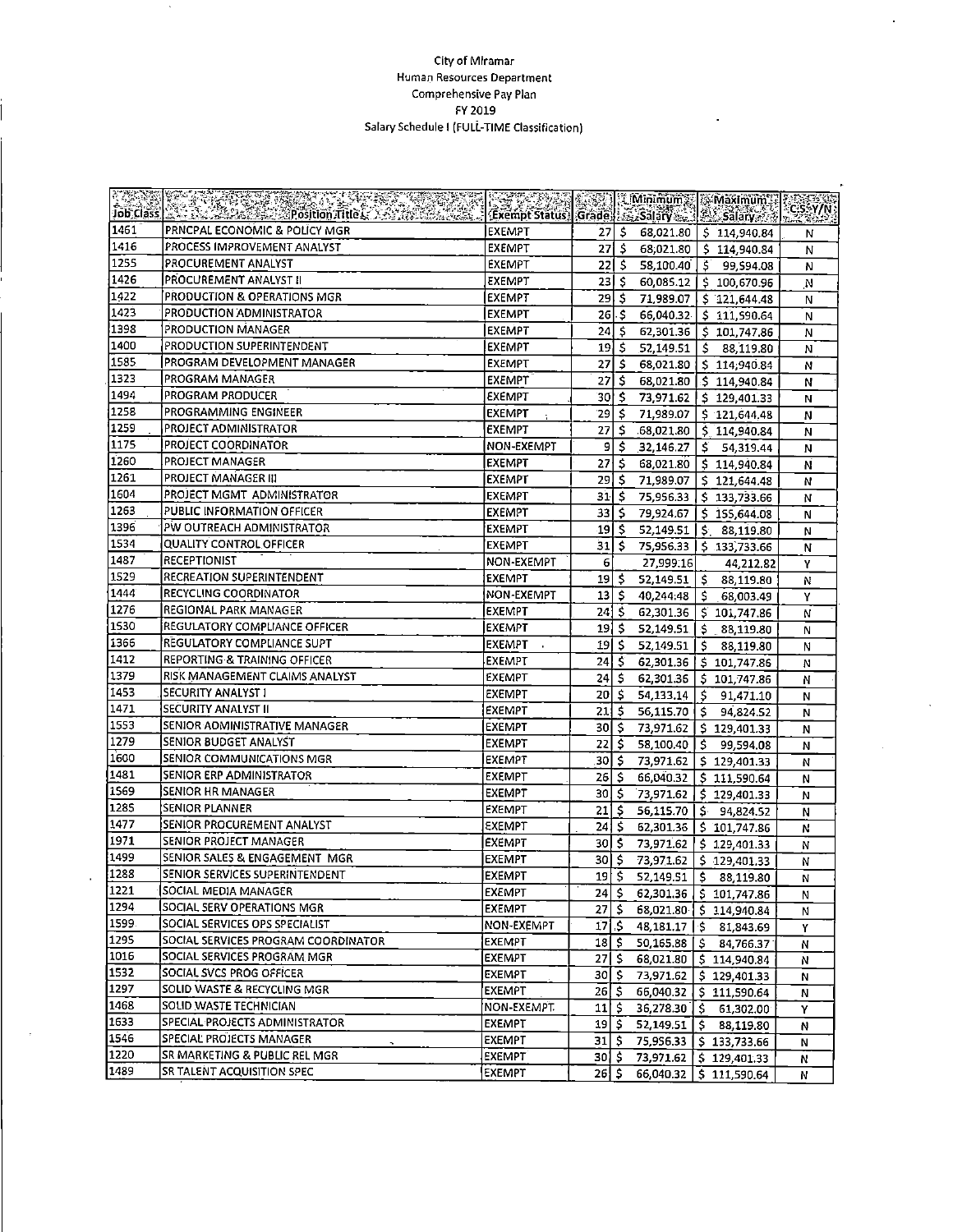#### **CityofMiramar Human Resources Department Comprehensive PayPlan FY2019 SalarySchedule I(FULL-TIME Classification)**

| 计图数字 | Andri Print Company<br>e en distri                               | <u>बर् देखकर मृत्यूद</u>        |                    |      | <b>Minimum</b> | Maximum          |             |
|------|------------------------------------------------------------------|---------------------------------|--------------------|------|----------------|------------------|-------------|
|      | Job Class 200 200 . Concert Position Titley<br><u> SANSAN, 1</u> | Exempt Status   Grade   Science |                    |      |                | នៃ និងនឹងស្រុក ។ | C.S. Y/N    |
| 1302 | STRATEGIC ADMINISTRATIVEOFFICER                                  | <b>EXEMPT</b>                   | 34   \$            |      | 81,907.23      | \$148,006.77     | N           |
| 1303 | STRATEGIC DEVELOPMENT OFFICER                                    | <b>EXEMPT</b>                   | 34 S               |      | 81,907.23      | \$148,006.77     | N           |
| 1436 | STRATEGIC PLANNING ADMINISTRATOR                                 | <b>EXEMPT</b>                   | 24 I               | Ś    | 62,301.36      | \$101,747.86     | N           |
| 1304 | STRATEGIC PLANNING MGR                                           | <b>EXEMPT</b>                   | 29 l               | l s  | 71,989.07      | \$121,644.48     | N           |
| 1457 | STREETS & DRAINAGE ENGINEER                                      | <b>EXEMPT</b>                   | 29 \$              |      | 71,989.07      | \$121,644.48     | ٠N          |
| 1473 | SYSTEMS ANALYST II                                               | <b>EXEMPT</b>                   | $21 \mid 5$        |      | 56,115.70      | ۰Ś<br>94.824.52  | N           |
| 1314 | TELECOMMUNICATIONS MANAGER                                       | <b>EXEMPT</b>                   | $29 \mid \zeta$    |      | 71,989.07      | \$121,644.48     | N           |
| 1880 | TRAINING & DEVELOPMENT ADMIN                                     | <b>EXEMPT</b>                   | 24 S               |      | 62,301.36      | Ś.<br>101,747.86 | N           |
| 1173 | TRAINING & DEVELOPMENT COORDINATOR                               | <b>EXEMPT</b>                   | 19 S               |      | 52.149.51      | Ŝ<br>88,119.80   | N           |
| 1316 | TRAINING SPECIALIST                                              | NON-EXEMPT                      | $17$ s             |      | 48, 181. 17    | Š.<br>81,843.69  | Y           |
| 1170 | TRANSPORTATION ADMINISTRATIVE SUPERINTENDENT.                    | <b>EXEMPT</b>                   | $19$ $\frac{2}{3}$ |      | 52,149.51      | \$<br>88,119.80  | N           |
| 1443 | TRANSPORTATION COORDINATOR                                       | NON-EXEMPT                      | $13$ $\frac{1}{5}$ |      | 40,244.48      | Ś.<br>68,003.49  | Y           |
| 1498 | <b>TRANSPORTATION MANAGER</b>                                    | <b>EXEMPT</b>                   | 24 \$              |      | 62,301.36      | Ś.<br>101,747.86 | N           |
| 1320 | TREASURER/ACCOUNTS PAYABLE MGR                                   | <b>EXEMPT</b>                   | 34 \$              |      | 81,907.23      | \$148,006.77     | N           |
| 1321 | UASI INVENTORY COORDINATOR                                       | NON-EXEMPT                      | 17                 | l s  | 48,181.17      | ۰s<br>81,843.69  | Y           |
| 1322 | UASI PROGRAM MANAGER                                             | EXEMPT                          | 20                 | -Ŝ   | 54,133.14      | Ŝ.<br>91,471.10  | N           |
| 1527 | UTILITY BILLING BUSINESS ANALY                                   | EXEMPT                          | 24                 | l \$ | 62,301.36      | \$101,747.86     | N           |
| 1324 | UTILITY BILLING MANAGER                                          | EXEMPT                          | 22                 | ۱\$  | 58,100.40      | \$<br>99,594.08  | N           |
| 1328 | UTILITY BILLING SUPERVISOR                                       | NON-EXEMPT                      | 17                 | ۱ś   | 48,181.17      | Ŝ.<br>81,843.69  | N           |
| 1418 | UTILITY ENGINEER                                                 | <b>EXEMPT</b>                   | 29                 | ۱\$  | 71,989.07      | \$121,644.48     | $\mathbf N$ |
| 1329 | UTILITY FIELD OPERATIONS MGR                                     | EXEMPT                          | 29                 | -\$  | 71,989.07      | Ś<br>121,644.48  | N           |
| 1510 | UTILITY INSTRUMENT ENGINEER I                                    | <b>EXEMPT</b>                   | 24                 | \$   | 62,301.36      | \$101,747.86     | N           |
| 1555 | UTLITY SERVICE ADMINISTRATOR                                     | <b>EXEMPT</b>                   | 19                 | \$   | 52,149.51      | Ś.<br>88,119.80  | N           |
| 1335 | <b>VICTIM ADVOCATE II</b>                                        | <b>NON-EXEMPT</b>               | 15 <sub>2</sub>    | ا \$ | 44,212.82      | Ś.<br>76,522.78  | N           |
| 1518 | VICTIM ADVOCATE PROGRAM COORDINATOR                              | NON-EXEMPT                      | 17                 | \$   | 48,181.17      | \$<br>81,843.69  | N           |
| 1339 | WASTEWATER COLLECTION SYS SUPT                                   | <b>EXEMPT</b>                   | 19                 | -\$  | 52,149.51      | S<br>88,119.80   | N           |
| 1580 | WATER QUALITY/LAB MANAGER                                        | EXEMPT                          | 24                 | ۱\$  | 62,301.36      | \$<br>101,747.86 | N           |
| 1353 | WATER RESOURCES MANAGER                                          | <b>EXEMPT</b>                   | 29                 | 5    | 71,989.07      | \$121,644.48     | N           |
| 1484 | WATER SYSTEM SUPERINTENDENT                                      | <b>EXEMPT</b>                   | 19                 | -S   | 52,149.51      | Š.<br>88,119.80  | N           |

 $\hat{\boldsymbol{\cdot} }$ 

 $\ddot{\phantom{1}}$ 

 $\ddot{\phantom{1}}$ 

 $\bar{z}$ 

 $\ddot{\phantom{a}}$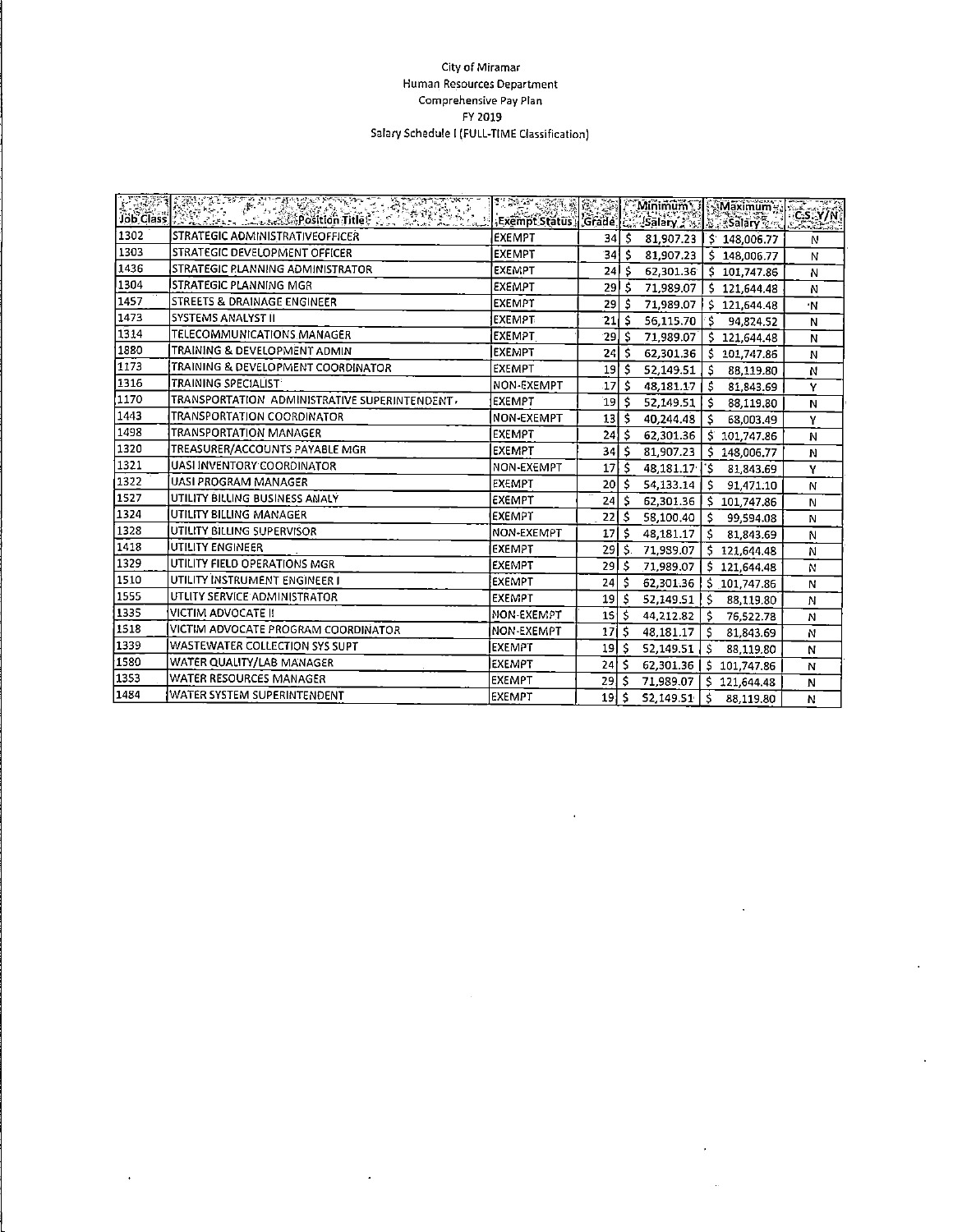$\hat{\mathbf{r}}$ 

#### **City of Miramar Human ResourcesDepartment Comprehensive Pay Plan FY2019** Salary Schedule II (PART-TIME Classification)

| Job Class | ų\$                                  |               | 医型     |             | Minimum                                            | Mininum Hourly |
|-----------|--------------------------------------|---------------|--------|-------------|----------------------------------------------------|----------------|
| Number,   | Position Title<br>يعابره             | Exempt Status | Grade, | C.S. Y/N    | $\mathsf{S}$ alary $\mathsf{S} \subset \mathsf{S}$ | <b>F. Rate</b> |
| 1005      | ACCOUNT MANAGER - PT                 | NON-EXEMPT    | PT     | N           | 43,383.60                                          | 27.81          |
| 1519      | ACCOUNTING TECHNICIAN                | NON-EXEMPT    | PT     | ${\sf N}$   | 23,400.00                                          | 15.00          |
| 1124      | ADMINISTRATIVE ASSISTANT             | NON-EXEMPT    | PT     | N           | 19,500.00                                          | 12.50          |
| 1470      | APPRENTICE                           | NON-EXEMPT    | PT     | N           | 19,500.00                                          | 12.50          |
| 1024      | AQUATIC ATTENDANT - PT               | NON-EXEMPT    | PT     | N           | 19,500.00                                          | 12.50          |
| 1521      | AUDIO VISUAL TECHNICIAN              | NON-EXEMPT    | PT     | $\mathsf N$ | 42,120.00                                          | 27.00          |
| 1378      | <b>BANQUET SERVER</b>                | NON-EXEMPT    | PT     | N           | 23,400.00                                          | 15.00          |
| 1376      | <b>BARTENDER</b>                     | NON-EXEMPT    | PT     | N           | 23,400.00                                          | 15.00          |
| 1218      | BLDG. MAINTENANCE TRAINEE - PT       | NON-EXEMPT    | PT     | ${\sf N}$   | 19,500.00                                          | 12.50          |
| 1970      | <b>BUDGET ASSISTANT</b>              | NON-EXEMPT    | PT     | N           | 19,500.00                                          | 12.50          |
| 1377      | CHEF                                 | NON-EXEMPT    | PT     | ${\sf N}$   | 23,400.00                                          | 15.00          |
| 1125      | CLIENT SERVICES COORD PT             | NON-EXEMPT    | PT     | N           | 28,080.00                                          | 18.00          |
| 1467      | COMMUNITY GARDEN AIDE                | NON-EXEMPT    | PT     | ${\sf N}$   | 20,748.00                                          | 13.30          |
| 1371      | CONCIERGE P/T                        | NON-EXEMPT    | PT     | ${\sf N}$   | 19,500.00                                          | 12.50          |
| 1428      | CONTRACT PROJECT MANAGER TEMP        | NON-EXEMPT    | PT     | N           | 60,028.80                                          | 38.48          |
| 1465      | CONTRACT PURCHASING MANAGER          | NON-EXEMPT    | PT     | Ν           | 32,760.00                                          | 21.00          |
| 1464      | CONTRACTOR                           | NON-EXEMPT    | PT     | N           | 19,500.00                                          | 12.50          |
| 1090      | CULTURAL ARTS AIDE - PART-TIME       | NON-EXEMPT    | PT     | ${\sf N}$   | 19,500.00                                          | 12.50          |
| 1091      | CUSTODIAN - PART-TIME                | NON-EXEMPT    | PT     | ${\sf N}$   | 19,500.00                                          | 12.50          |
| 1364      | <b>CUSTOMER SERVICE SUPPORT</b>      | NON-EXEMPT    | PT     | N           | 28,080.00                                          | 18.00          |
| 1386      | DATA ENTRY CLERK                     | NON-EXEMPT    | PT     | N           | 23,400.00                                          | 15.00          |
| 1592      | DIGITAL EVIDENCE TECHNICIAN          | NON-EXEMPT    | PT     | N           | 23,400.00                                          | 15.00          |
| 1118      | EARLY CHILDHOOD AIDE II - PT         | NON-EXEMPT    | PT     | N           | 21,138.00                                          | 13.55          |
| 1119      | EARLY CHILDHOOD AIDE III - PT        | NON-EXEMPT    | PT     | N           | 22,308.00                                          | 14.30          |
| 1121      | EARLY CHILDHOOD INSTRUCT I PT        | NON-EXEMPT    | PT     | N           | 23,056.80                                          | 14.78          |
| 1122      | EARLY CHILDHOOD INSTRUCT II PT       | NON-EXEMPT    | PT     | N           | 23,899.20                                          | 15.32          |
| 1116      | <b>EARLY CHLD CURR SPECIALIST PT</b> | NON-EXEMPT    | PT     | N           | 23,977.20                                          | 15.37          |
| 1120      | EC HOUSEKEEPING AIDE PT              | NON-EXEMPT    | PТ     | N           | 19,500.00                                          | 12.50          |
| 1126      | EDUCATION INSTRUCTOR - PT            | NON-EXEMPT    | РT     | N           | 31,200.00                                          | 20.00          |
| 1136      | <b>EVENT AIDE - PT</b>               | NON-EXEMPT    | PT     | N           | 19,500.00                                          | 12.50          |
| 1419      | FEILD MARKETING REP                  | NON-EXEMPT    | PT     | N           | 19,500.00                                          | 12.50          |
| 1440      | FIELD SERVICE WORKER P/T             | NON-EXEMPT    | PT     | ${\bf N}$   | 19,500.00                                          | 12.50          |

 $\ddot{\phantom{a}}$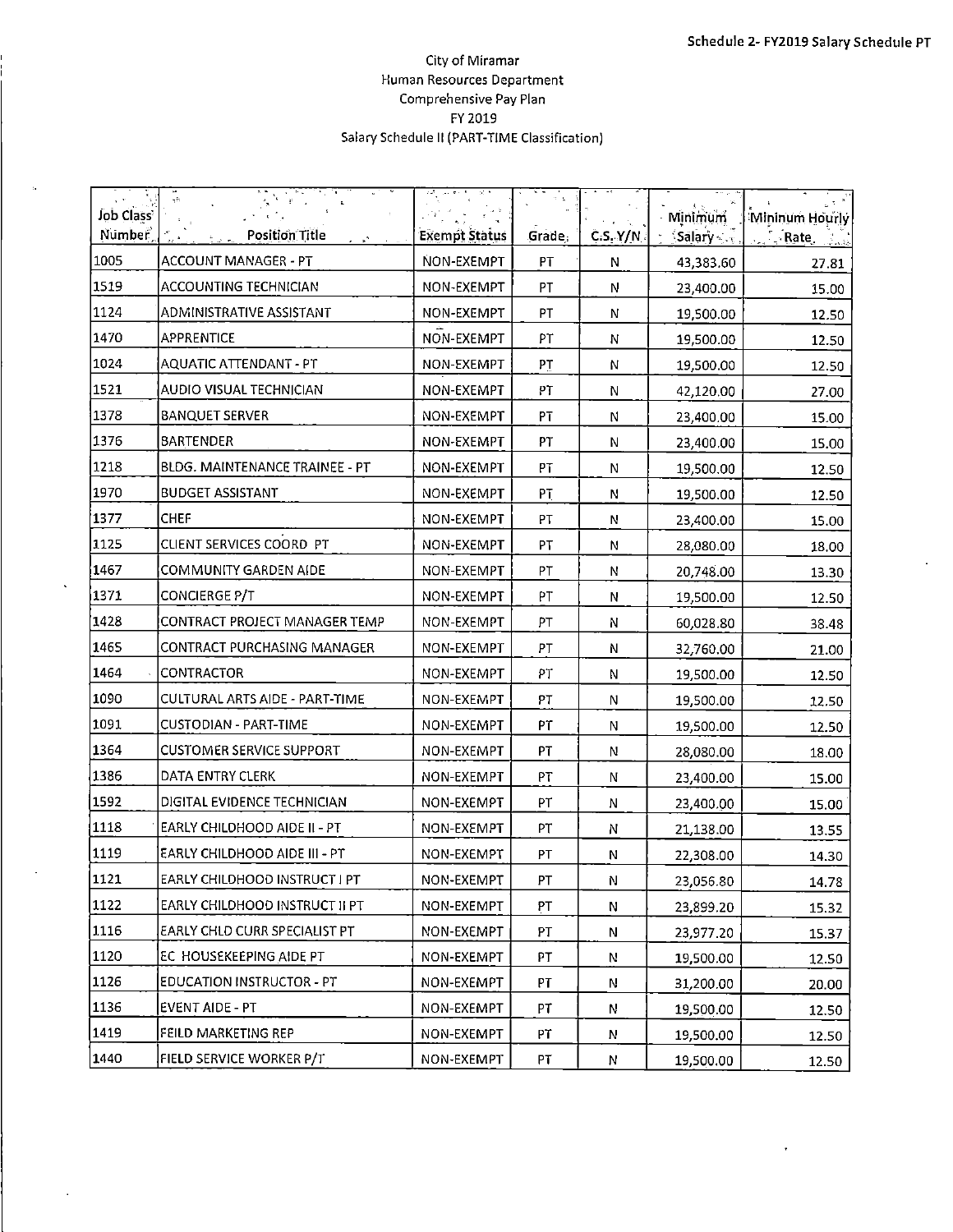#### **CityofMiramar Human ResourcesDepartment Comprehensive Pay Plan FY2019** Salary Schedule II (PART-TIME Classification)

| Job Class<br>Number | Position Title                | <b>Exempt Status</b> | Grade | C.S. Y/N     | Minimum<br><b>Salary</b> | Mininum Hourly<br>Rate |
|---------------------|-------------------------------|----------------------|-------|--------------|--------------------------|------------------------|
| 1411                | GENERAL MAINTENANCE AIDE      | NON-EXEMPT           | PT    | Ν            | 19,500.00                | 12.50                  |
| 1511                | GRANT ANALYST - PART-TIME     | NON-EXEMPT           | PT    | N            | 32,760.00                | 21.00                  |
| 1179                | GRANT ASSISTANT - PART-TIME   | NON-EXEMPT           | PT    | N            | 23,400.00                | 15.00                  |
| 1191                | HR COORDINATOR PT             | NON-EXEMPT           | PT    | N            | 28,080.00                | 18.00                  |
| 1566                | INTERN                        | NON-EXEMPT           | PT    | N            | 19,500.00                | 12.50                  |
| 1373                | <b>LEAD USHER</b>             | NON-EXEMPT           | PT    | N            | 19,500.00                | 12.50                  |
| 1408                | LEGISLATIVE SECRETARY- PT     | NON-EXEMPT           | PT    | Ν            | 34,320.00                | 22.00                  |
| 1207                | LIFEGUARD - PART-TIME         | NON-EXEMPT           | PT    | N            | 21,060.00                | 13.50                  |
| 1219                | MAINTENANCE WORKER - PT       | NON-EXEMPT           | PT    | N            | 21,418.80                | 13.73                  |
| 1313                | MIS ANALYST II- PT            | NON-EXEMPT           | PT    | N            | 54,600.00                | 35.00                  |
| 1362                | MIS LABOR TEMP                | NON-EXEMPT           | PT    | N            | 19,500.00                | 12.50                  |
| 1523                | NETWORK TECHNICIAN            | NON-EXEMPT           | PT    | N            | 42,120.00                | 27.00                  |
| 1231                | OFFICE AIDE III               | NON-EXEMPT           | PT    | N            | 20,748.00                | 13.30                  |
| 1234                | PARK AIDE II - PT             | NON-EXEMPT           | PT    | N            | 20,124.00                | 12.90                  |
| 1235                | PARK AIDE III - PT            | NON-EXEMPT           | PT    | N            | 20,748.00                | 13.30                  |
| 1236                | PARK RANGER - PT              | NON-EXEMPT           | PT    | N            | 21,450.00                | 13.75                  |
| 1589                | PLANNING INTERN               | NON-EXEMPT           | PT    | N            | 19,500.00                | 12.50                  |
| 1486                | PRODUCTION ASSISTANT -PT      | NON-EXEMPT           | PT    | N            | 23,400.00                | 15.00                  |
| 1336                | PROGRAM SPECIALIST - CNA      | NON-EXEMPT           | РŢ    | N            | 19,500.00                | 12.50                  |
| 1267                | RECREATION AIDE I - PT        | NON-EXEMPT           | PT    | Ν            | 19,500.00                | 12.50                  |
| 1268                | RECREATION AIDE II - PT       | NON-EXEMPT           | PT    | $\mathsf{N}$ | 20,124.00                | 12.90                  |
| 1269                | RECREATION AIDE III - PT      | NON-EXEMPT           | PT    | N            | 20,748.00                | 13.30                  |
| 1516                | SALES & COMM ENG COORD        | NON-EXEMPT           | PT    | N            | 23,400.00                | 15.00                  |
| 1203                | SENIOR NURSE ADMINISTRATOR    | NON-EXEMPT           | PT    | N            | 60,840.00                | 39.00                  |
| 1286                | SENIOR PROCURE ANALYST - PT   | NON-EXEMPT           | PT    | N            | 43,383.60                | 27.81                  |
| 1420                | SOCIAL SERVICES AIDE I        | NON-EXEMPT           | PT    | N            | 19,500.00                | 12.50                  |
| 1293                | SOCIAL SERVICES AIDE II - PT  | NON-EXEMPT           | PT    | N            | 20,124.00                | 12.90                  |
| 1475                | SOCIAL SERVICES AIDE III - PT | NON-EXEMPT           | PT    | N            | 20,748.00                | 13.30                  |
| 1525                | SOCIAL SVCS FAC AIDE II - PT  | NON-EXEMPT           | PT    | N            | 24,960.00                | 16.00                  |
| 1143]               | SPECIAL EVENTS AIDE - PT      | NON-EXEMPT           | PT    | Ν            | 20,748.00                | 13.30                  |
| 1403                | STAGE ASSISTANT I             | NON-EXEMPT           | PT    | N            | 34,320.00                | 22.00                  |
| 1404                | STAGE ASSISTANT II            | NON-EXEMPT           | PT.   | N            | 24,960.00                | 16.00                  |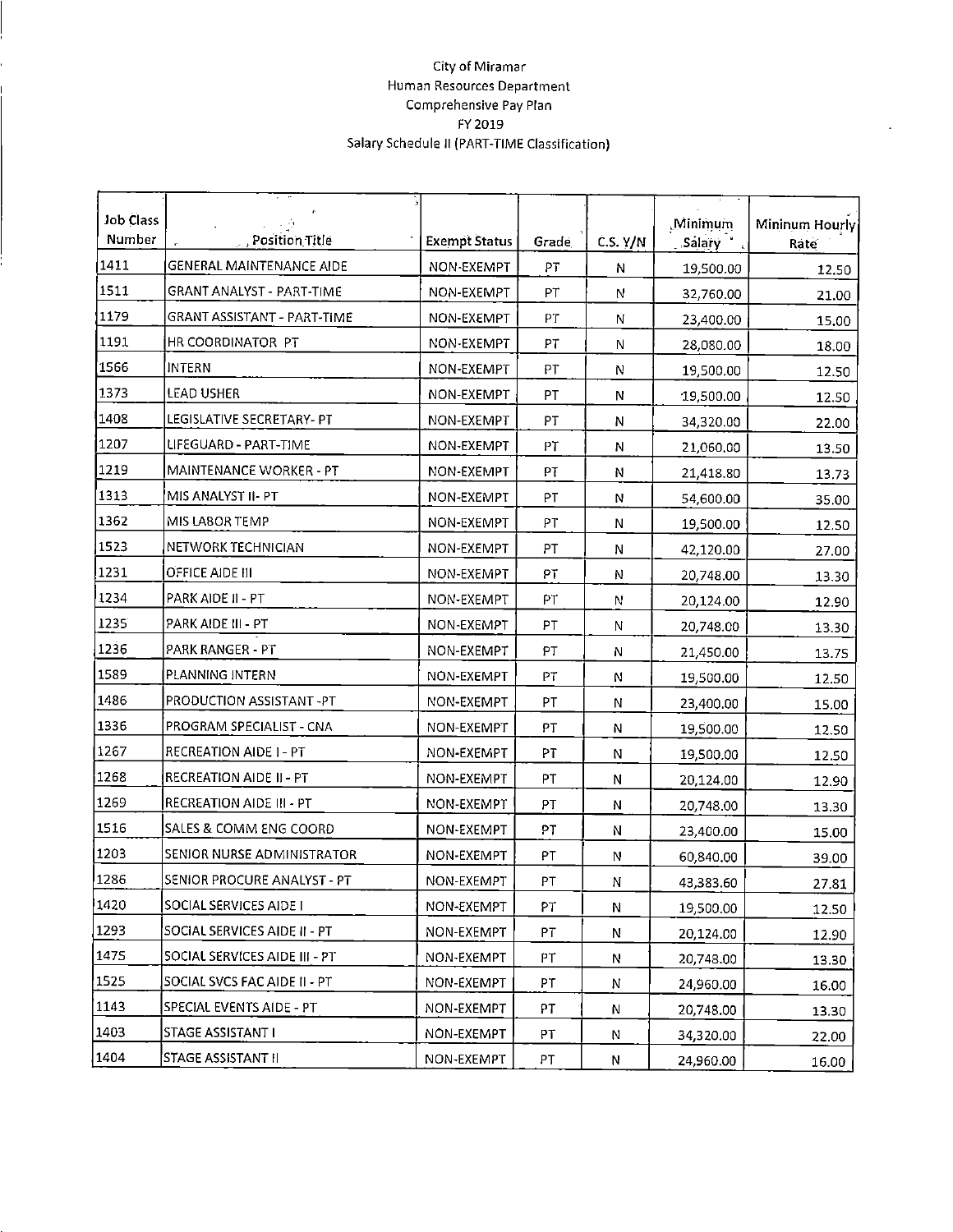#### City of Miramar Human Resources Department Comprehensive Pay Plan FY 2019 Salary Schedule II (PART-TIME Classification)

 $\hat{\mathcal{A}}$ 

 $\hat{\mathbf{v}}$ 

 $\mathbf{r}$ 

| æπ<br>Job Class<br>Number | . .<br>Position Title           | Exempt Status | .<br>Grade | C.S. Y/N | Minimum<br>"Salary | Mininum Hourly<br>Raté : |
|---------------------------|---------------------------------|---------------|------------|----------|--------------------|--------------------------|
| 1405                      | STAGE ASSISTANT III             | NON-EXEMPT    | <b>PT</b>  | N        | 28,080.00          | 18.00                    |
| 1406                      | STAGE ASSISTANT IV              | NON-EXEMPT    | PT         | N        | 34,320.00          | 22.00                    |
| 1407                      | ISTAGE ASSISTANT V              | NON-EXEMPT    | PT         | Ν        | 35,880.00          | 23.00                    |
| 1524                      | IVAN/BUS DRIVER                 | NON-EXEMPT    | PT         | N        | 28,080.00          | 18.00                    |
| 1413                      | <b>VOLUNTEER COORDINATOR</b>    | NON-EXEMPT    | PT         | Ν        | 19,500.00          | 12.50                    |
| 1354                      | WATER SAFETY INSTRUCTOR - PT    | NON-EXEMPT    | PT         | Ν        | 25,740.00          | 16.50                    |
| 1544                      | <b>GRANTS RESEARCHER/WRITER</b> | NON-EXEMPT    | РT         | 'N       | 85,000.00          | 40.87                    |

 $\epsilon$ 

 $\hat{\mathbf{u}}$ 

 $\bar{\bar{z}}$ 

 $\frac{1}{2}$